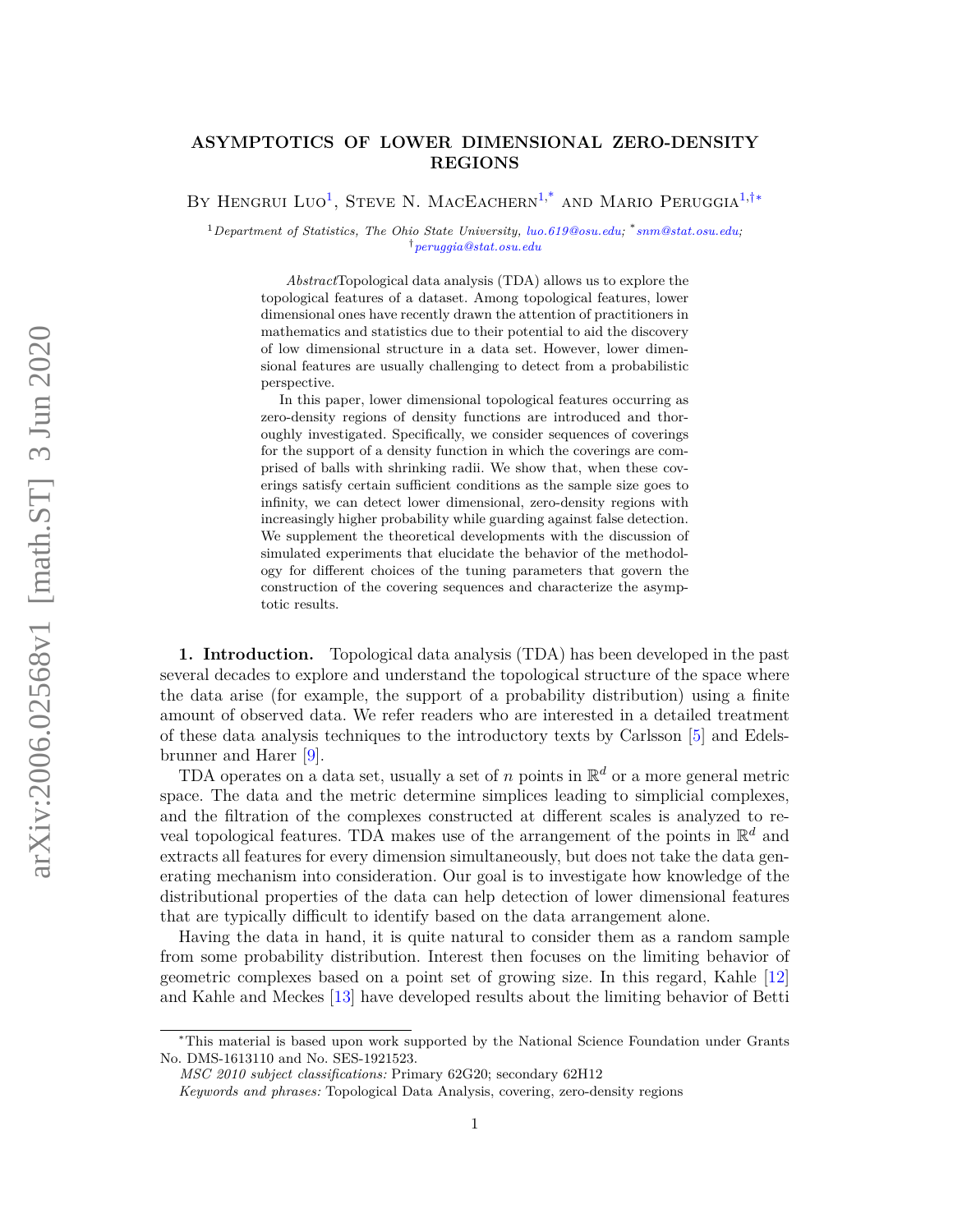In this paper, we first discuss situations where independent and identically distributed (i.i.d.) data points are drawn from a distribution having continuous density function  $f$  (with respect to Lebesgue measure on  $\mathbb{R}^d$ ) on its support  $supp(f) = M \subset \mathbb{R}^d$ . Our results are first formally stated for  $supp(f) = M = [0, 1]^d$ ,  $d \in \mathbb{N}$ , and then extended to more general situations. We work with a well-behaved version of the density *f* for which the notion of a zero-density region  $S_0 \subset M$  (to be formally defined later) is meaningful. If  $S_0$  is of dimension lower than *d*,  $supp(f) = supp(f) \cup S_0$  by definition, and the support has no topological features of interest. Such a zero-density region *S*<sup>0</sup> is difficult to identify with traditional constructions of simplices or density estimators.

EXAMPLE. Let  $S_0 = \{\frac{1}{2}\}$  $\frac{1}{2}$ } × [0.25, 0.75] and define  $d(\mathbf{x}, S_0) = \inf_{\mathbf{y} \in S_0} d(\mathbf{x}, \mathbf{y})$ , where *d* denotes the  $L^2$  metric. Consider the density  $f(x) \propto d(x, S_0)^4 \circ \mathbf{1}_{[0,1]^2}$  shown in Figure [1.1,](#page-2-0) for which  $S_0$  is a zero density region of lower dimension.  $S_0$  does not contain any probability mass and, being a segment, is a "lower dimensional object" (a concept to be made more precise later).

The volume of  $S_0$  as a subset of the support of the density,  $[0,1]^2$ , is zero and the density assigns positive probability to any neighborhood of any point in  $S_0$ . Hence, given a single sample of points drawn from this density, no matter how large, it will be impossible to identify the topological structure of *S*<sup>0</sup> with accuracy. The intuition is that identification of  $S_0$  can only be attained by evaluating the rate at which points accumulate in its vicinity as the sample size grows. The situation would be different if the density were zero on a region of positive volume, such as a disk, and nonzero elsewhere. The disk could then be identified with a large enough sample as a "hole" not containing any points.

Our upcoming results allow us to detect the lower dimensional object  $S_0$  with probability one as the sample size *n* goes to infinity, and help us to avoid detection of false holes.

Our approach to detecting zero-density regions is to conduct an analysis as we vary the radius of a collection of covering balls of  $supp(f)$ . By choosing the shared radius of the covering balls appropriately relative to the increasing sample size *n*, we wish that *S*<sup>0</sup> be covered only by balls having no observations inside. For each point in the non-zero density region we wish for the point to eventually be covered by a ball with at least one observation inside. If our wishes come true, then we can simply collect the empty covering balls and recover an approximation to the region *S*0. In Theorem [10](#page-10-0) we present a set of sufficient conditions for our detection method to work asymptotically.

This notion of varying the radius of the covering balls can be related to the construction of complexes in TDA. For the Čech complex, balls are centered at the observed points. Balls of a fixed radius *r* lead to a Čech complex  $C(\mathcal{X}, r)$ . Varying the radius *r*, the Čech filtration, a collection of Čech complexes, is produced. For a small radius *r*, the balls will not overlap and no holes will be discovered. For a large radius *r*, lower dimensional zero-density regions will be covered and these holes will not be found.

The rest of the paper is organized as follows. We first illustrate our observations above with a simple example in Section [2.](#page-2-1) Then, in Section [3,](#page-3-0) we discuss our approach for the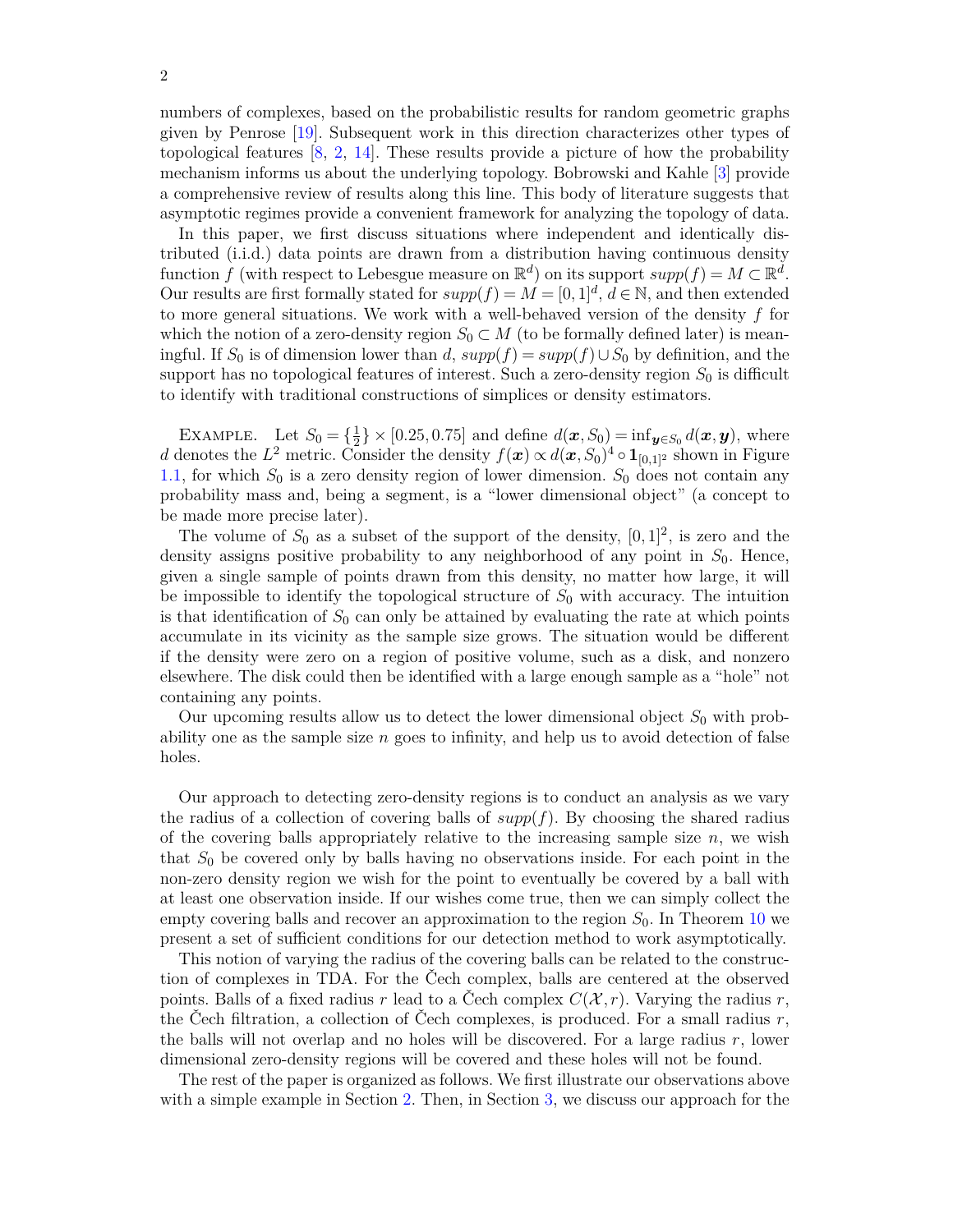

<span id="page-2-0"></span>FIGURE 1.1. A lower dimensional region  $S_0 = \{\frac{1}{2}\}\times [0.25, 0.75]$  (red segment) for the density function  $f(\boldsymbol{x}) \propto d(\boldsymbol{x}, S_0)^4 \circ \boldsymbol{1}_{[0,1]^2}(\boldsymbol{x}),$  where  $d(\boldsymbol{x}, S_0) = \inf_{\boldsymbol{y} \in S_0} d(\boldsymbol{x}, \boldsymbol{y})$  and d denotes Euclidean distance. The *density f evaluates to 0 over*  $S_0$ *, but nowhere else over*  $[0,1]^2$ *.* 

construction of coverings of a compact support along with a set of sufficient conditions that ensure asymptotic consistency of the procedure for the detection of zero-density regions. Generalizations of the results to the case of a non-compact support are provided in Section [4.](#page-11-0) We present some experimental results and connections to other areas in Section [5](#page-19-0) and end with a brief discussion of our findings in Section [6.](#page-22-0)

<span id="page-2-1"></span>**2. An Illustrative Example.** The central problem we investigate in this paper is the detection of a lower dimensional zero-density region. Before formally addressing the problem, we present an illustrative example to show how dimensionality plays an important role.

We consider three different densities on the interval  $M = [-1, 1]$ , dim  $M = 1$ , and the problem of detecting interesting topological features by partitioning *M* into the union of disjoint, equally sized bins. The density  $g(x) = \frac{2}{3} \left( \mathbf{1}_{[-1,-1/4]}(x) + \mathbf{1}_{[1/4,1]}(x) \right)$ has a genuine hole, (−1*/*4*,* 1*/*4), consisting of an interval of dimension one. This hole is apparent, as there will never be any observations in it. As the sample size  $n$  goes to infinity, one need only consider bins whose width decrease at a rate no faster than  $n^{-1+\varepsilon}, \varepsilon > 0$ , to ensure that the bins away from the hole are eventually filled. When *S*<sub>0</sub> = ∅, as is the case for the density  $h(x) = \frac{3}{8}$ **1**<sub>[−1,1]</sub>(*x*) · (*x*<sup>2</sup> + 1), and the width of the bins decreases at a rate no faster than  $n^{-1+\epsilon}$ , we cannot detect any hole as all bins will eventually be filled.

The interesting case has  $S_0 \neq \emptyset$  and dim  $S_0 < \dim M = 1$ , as is the case for  $f(x) =$ 3  $\frac{3}{2}x^2\mathbf{1}_{[-1,1]}(x)$ . Here,  $S_0 = \{0\}$ , and the question is whether we can detect this topological feature of dimension zero with positive probability. The hole is difficult to detect because samples will accumulate around  $S_0 = \{0\}$ . If the bins are too large, they will be filled as *n* goes to infinity and the binary heatmaps of *f*, constructed by drawing a vertical segment at the center of every bin in which there is at least one observation, will look more and more like the ones for *h*.

In the Figure [2.1,](#page-3-1) the binary heatmaps show the denseness of the non-empty bins. The first column represents histograms and heatmaps for the density *f* with a zerodimensional hole {0}. The second column represents histograms and heatmaps for the density *g* with a one-dimensional hole  $(-1/4, 1/4)$ . The third column represents histograms and heatmaps for the density *h* with no holes.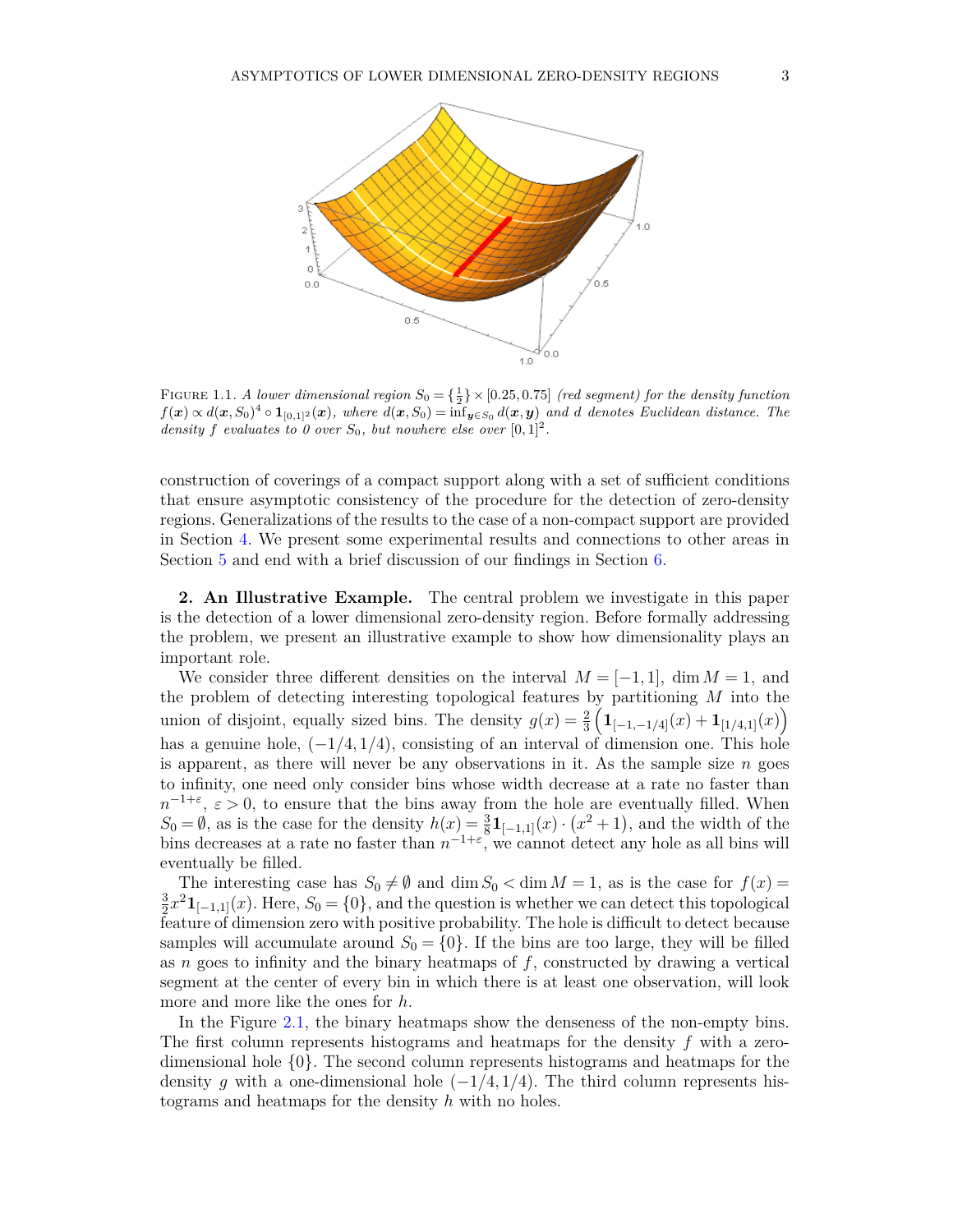

<span id="page-3-1"></span>FIGURE 2.1. Binned histogram and binary heatmaps based on random samples of size  $n = 100$ *and n* = 10*,* 000 *from three distributions with densities f, g, and h. All graphical summaries are constructed using 100 equal-width bins over the interval*  $[-1,1] \subset \mathbb{R}$ *.* 

The figure suggests that, as the sample size *n* goes to infinity, we should be able to distinguish between *f* and *h* by using binary heatmaps with an appropriate scaling scheme. This is perhaps surprising, because *f* and *h* have the same support. Formally, our Theorem [10](#page-10-0) shows that, if we shrink the common width of the bins (which corresponds to the radius of the covering balls in higher dimensions) at appropriate rates as a function of sample size *n*, the lower dimensional holes will be characterized in terms of empty bins with probability tending to one. This result can be extended to more general situations.

The objective of this article is to show that, without appropriate scaling, authentic topological holes of strictly lower dimension cannot be detected, while, with appropriate scaling, they can. The sufficient conditions that we will impose on the scaling schemes to attain these results depend on the dimension of the zero-density region *S*<sup>0</sup> and also on the local smoothness of the density that generates the data.

<span id="page-3-0"></span>**3. Statement of the Main Result.** Consider a random vector *X* having density *f* with respect to Lebesgue measure on  $\mathbb{R}^d$ . For any Borel set  $A \in \mathbb{R}^d$ , let  $P(X \in A) = \int_A f(x) dx$ .

DEFINITION 1. (Support) The *support* of X is defined to be

 $supp(X) := \bigcap_{\{R_X \text{ closed in } \mathbb{R}^d | P(X \in R_X) = 1\}} R_X$ .

With an abuse of notation, we write  $supp(f)$  to represent the support of X.

In most applications where TDA is employed, a compact support *M* can be reasonably assumed. For technical convenience, we will also assume the existence of a continuous version of the density *f* on its support *M*. The latter is a mild condition satisfied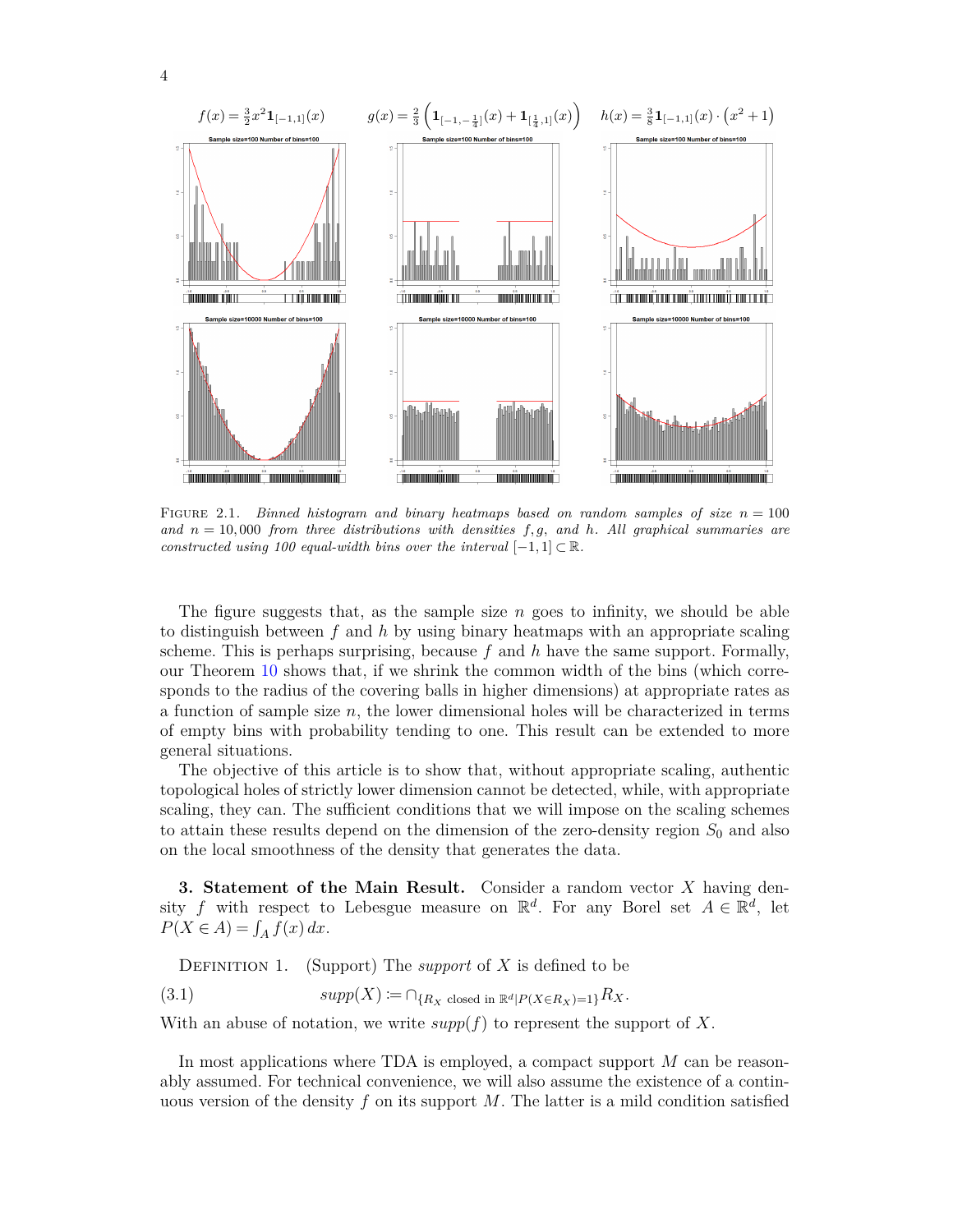for most theoretical questions and applied scenarios. In the following discussion, as will be stated in [Assumption 1](#page-7-0) on page [8,](#page-6-0) we consider the case of  $M = [0, 1]^d \subset \mathbb{R}^d, d > 0$ . With this particular *M* in mind, we turn to a special region called the zero-density region lying in its interior.

Definition 2. (Zero-density region) For the continuous version of a density *f* on *M*, we call the inverse image of  $\{0\}$ , i.e.  $f^{-1}(\{0\})$ , the *zero-density region* of *f* and denote it by  $S_0$ .

*S*<sup>0</sup> may consist of more than one connected component. Our main results are easy to extend to the case of a finite number of connected components. Topological restrictions on *S*<sup>0</sup> are summarized in [Assumption 2](#page-7-1) on page [8.](#page-6-0)

The local behavior of the density *f* around the zero-density region  $S_0 \subset M$  is a crucial aspect of our investigation. The following concepts will help us to describe the behavior of *f* near  $S_0$ . We consider the  $L^2$  metric and the associated norm,  $\|\cdot\|$ , in the following discussion, but remark that our methods can be generalized to other metrics and norms.

A *ball* of radius r centered at  $x$  in  $\mathbb{R}^d$  is the open set

$$
B_r(\boldsymbol{x}) \coloneqq \left\{ \left. \boldsymbol{y} \in \mathbb{R}^d \right| \|\boldsymbol{x} - \boldsymbol{y}\| < r \right\}.
$$

An  $\epsilon$ -neighborhood ( $\epsilon > 0$ ) of  $S_0$  is the open set

$$
B_{\epsilon}(S_0) := \left\{ \boldsymbol{x} \in \mathbb{R}^d \, \middle| \, \inf_{\boldsymbol{y} \in S_0} \|\boldsymbol{x} - \boldsymbol{y}\| < \epsilon \right\}.
$$

(Note that the definition of an an  $\epsilon$ -neighborhood makes sense for an arbitrary set, not just a zero-density region. In particular, the  $\epsilon$ -neighborhood of a point  $\mathbf{y}, B_{\epsilon}(\mathbf{y})$ , is just the open ball of radius  $\epsilon$  centered at  $\boldsymbol{\eta}$ .)

DEFINITION 3. (Upper and lower  $\epsilon$ -order of smoothness) We consider densities  $f$ for which the following quantities, called the *upper* and *lower*  $\epsilon$ -order of smoothness, respectively, exist and are well-defined for every  $0 < \epsilon < 1$ :

$$
\overline{K_f}(\epsilon) \coloneqq \inf \left\{ \alpha > 0 \left| 0 < \inf_{\boldsymbol{x} \in B_{\epsilon}(S_0) \setminus S_0} \frac{f(\boldsymbol{x})}{d(\boldsymbol{x}, S_0)^{\alpha}} \right. \right\},\,
$$

and

$$
\underline{K_f}(\epsilon) := \sup \left\{ \alpha > 0 \, \middle| \, \infty > \sup_{\boldsymbol{x} \in B_{\epsilon}(S_0) \setminus S_0} \frac{f(\boldsymbol{x})}{d(\boldsymbol{x}, S_0)^{\alpha}} \right\}
$$

*.*

Because our result concerns the limiting case as  $\epsilon$  goes to zero, we give the following definition.

<span id="page-4-0"></span>Definition 4. (Upper and lower order of smoothness) The *upper* and *lower order of smoothness* of the density *f* w.r.t. *S*0, are

$$
\overline{K_f} = \lim_{\epsilon \to 0^+} \overline{K_f}(\epsilon) \text{ and } \underline{K_f} = \lim_{\epsilon \to 0^+} \underline{K_f}(\epsilon),
$$

respectively, provided they exist.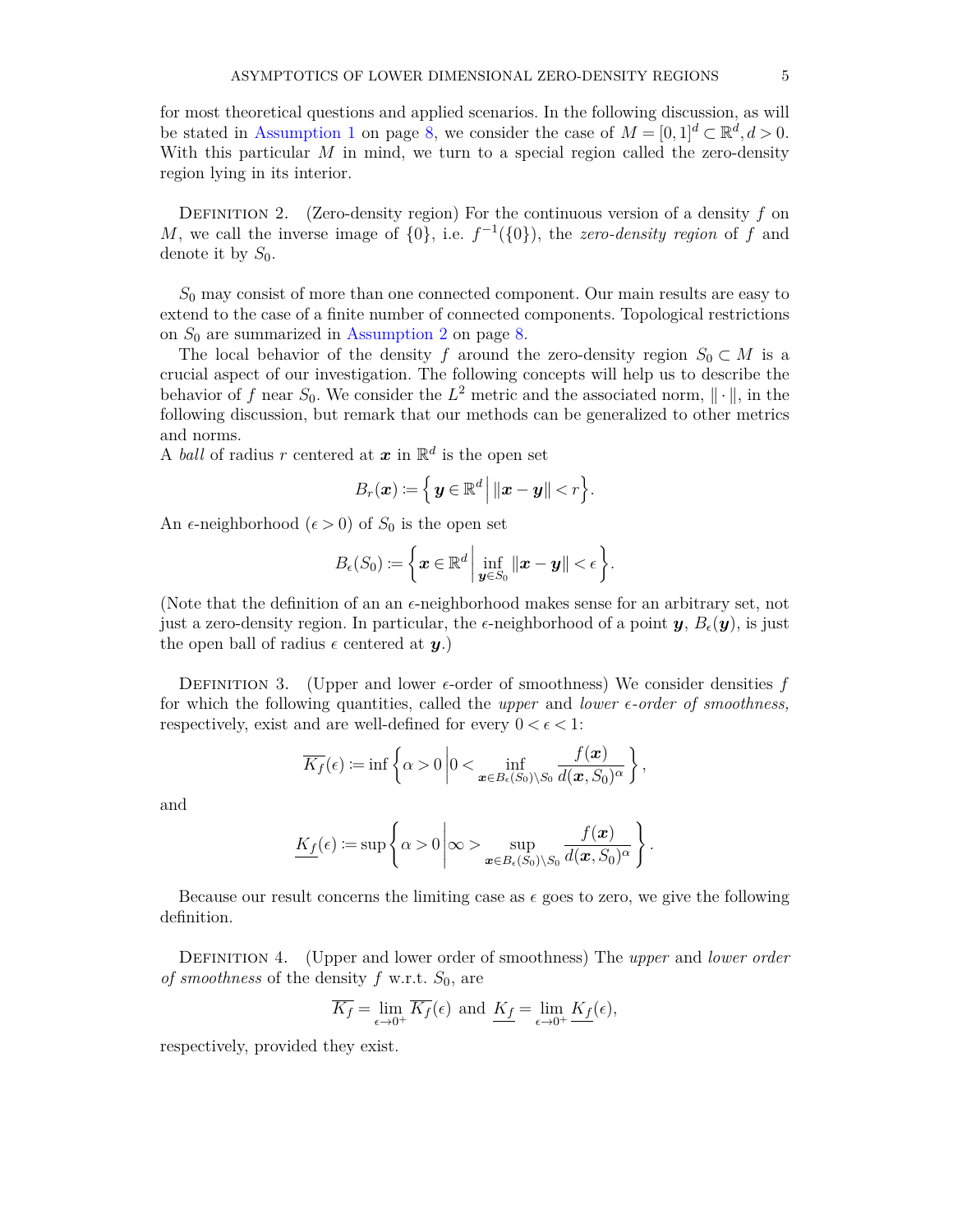

<span id="page-5-0"></span>FIGURE 3.1. Lower dimensional region  $S_0 = \{\frac{1}{2}\}\times[0.25, 0.75]$  of a density function  $f(x)$  with  $\overline{K_f} \neq$ *K*<sub>f</sub>. The density f evaluates to 0 over  $S_0$  but nowhere else over  $[0,1]^2$ .

It can be shown that  $\overline{K_f}$  and  $K_f$  will exist if  $\overline{K_f}(\epsilon)$  and  $K_f(\epsilon)$  exist for some  $\epsilon$  and that there are densities for which  $\overline{K_f}(\epsilon)$  and  $K_f(\epsilon)$  are undefined for all  $\epsilon$ . The limits  $\overline{K_f}$  and  $K_f > 0$ , if they exist, need not coincide. If they do exist and coincide, we will use the notation  $K_f = \overline{K_f} = K_f$ .

The following example, depicted in Figure [3.1,](#page-5-0) shows that the upper and lower orders of smoothness  $\overline{K_f}$  and  $K_f$  need not coincide.

EXAMPLE. For  $\mathbf{x} = (x, y) \in \mathbb{R}^2$ , define  $h(\mathbf{x})$  as

$$
h(\boldsymbol{x}) = \begin{cases} d(\boldsymbol{x}, S_0)^4, & \boldsymbol{x} \in [0.5, 1] \times [0.25, 0.75], \\ d(\boldsymbol{x}, S_0)^2, & \boldsymbol{x} \in [0, 0.5) \times [0.25, 0.75], \\ d(\boldsymbol{x}, S_0)^{4 - \frac{2}{\pi} \theta_1}, & \boldsymbol{x} \in [0, 1] \times (0.75, 1], \\ d(\boldsymbol{x}, S_0)^{4 + \frac{2}{\pi} \theta_2}, & \boldsymbol{x} \in [0, 1] \times [0, 0.25), \end{cases}
$$

where *d* is the  $L^2$  metric,  $\theta_1 = \arctan\{(y - 0.75)/(x - 0.5)\}$ , and  $\theta_2 = \arctan\{(y - 0.75)/(x - 0.5)\}$ 0.25)( $x - 0.5$ ). Consider the density function *f* satisfying the relationship  $f(x) \propto$  $g(\boldsymbol{x}) \times \mathbf{1}_{[0,1]^2}(\boldsymbol{x})$ . For  $\boldsymbol{x} \in M$  with  $d(\boldsymbol{x}, S_0) = \delta$ ,  $\delta > 0$ ,  $\sup_{\boldsymbol{x}} f(\boldsymbol{x}) = \delta^2$  and  $\inf_{\boldsymbol{x}} f(\boldsymbol{x}) = \delta^4$ . Thus  $\overline{K_f}(\epsilon) = 4$  and  $K_f(\epsilon) = 2$ .

3.1. *Covering balls and dimension of*  $S_0$ . We cover the support M of the density *f* with a collection of balls of equal radius and, letting the radius shrink to zero at an appropriate rate, we attempt to detect the zero-density region  $S_0$  with a certain limiting probability guarantee. In what follows we will make use of the following piece of notation.

**Notation.** (Covering) Let *E* be a given subset of  $\mathbb{R}^d$ . We denote by  $\mathcal{B}_r^d(E)$  a collection of *d*-dimensional balls of radius *r* whose union contains *E*. Note that a covering  $\mathcal{B}_r^d(E)$ may also depend on the sample size *n* through the radius  $r = r(n)$  in subsequent developments. We also use  $|\mathcal{B}_r^d(E)|$  to denote the cardinality of  $\mathcal{B}_r^d(E)$  and write  $\mathcal{B}_r^d(E) = \mathcal{B}$ when the meaning is unambiguous.

We distinguish between three types of covering balls based on how far they are from the zero-density region  $S_0$ .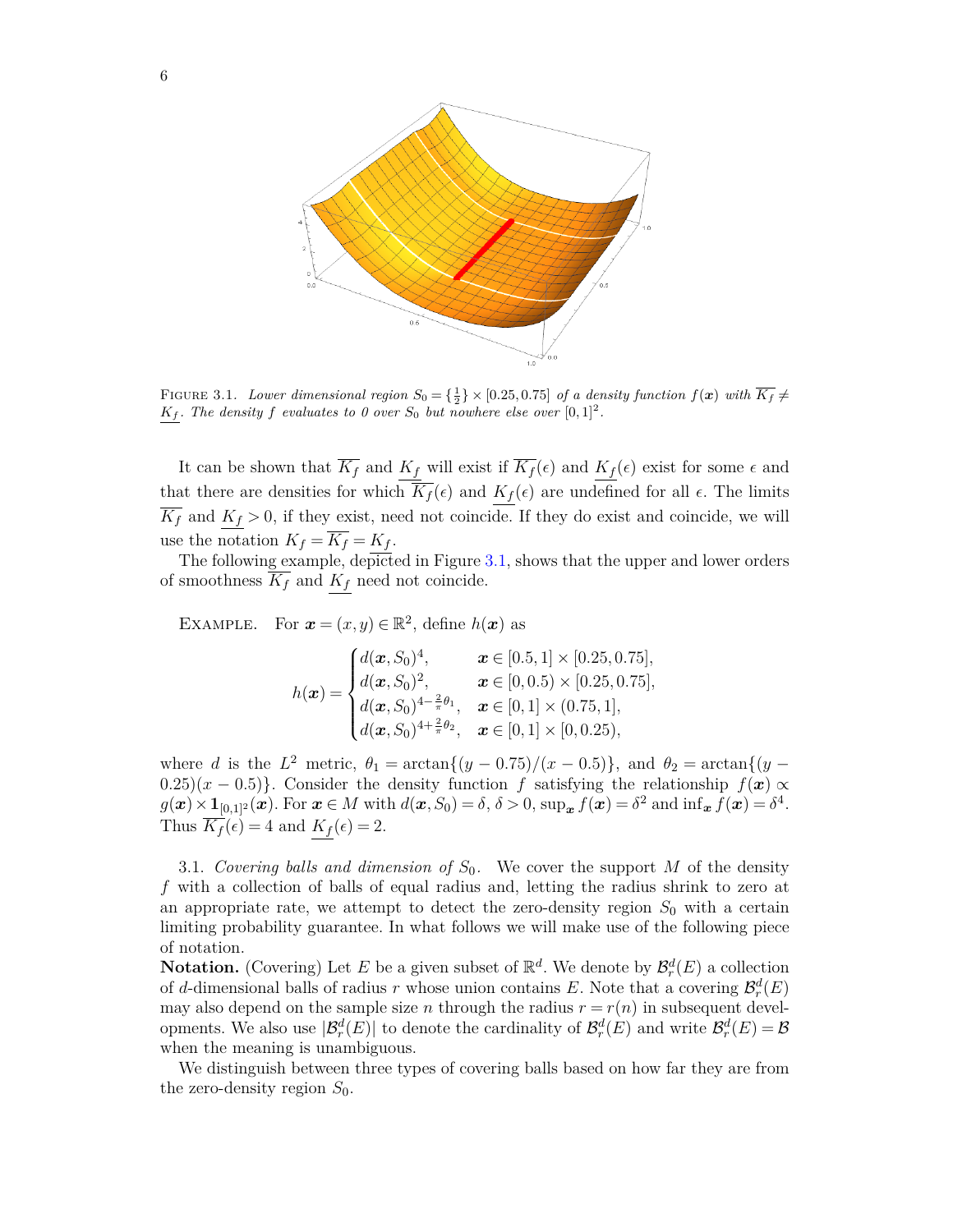

<span id="page-6-1"></span>Figure 3.2*. Illustration of the types of balls with the density in Figure [1.1.](#page-2-0) The blue region is an epsilon neighborhood surrounding the zero-density region S*0*. The red ball is an -inside ball, the orange balls are*  $\epsilon$ -neighboring balls and the green balls are  $\epsilon$ -outside balls.

DEFINITION 5. (Types of covering balls) Consider a density  $f$  with respect to Lebesgue measure on  $\mathbb{R}^d$  that is continuous on *M* and zero on  $\mathbb{R}^d\setminus M$ . Let  $S_0$  be a zero-density region for  $f$ . Denote by  $\mathcal B$  a covering of  $M$  with balls of radius  $r$  and let  $B_r(\mathbf{x}) \in \mathcal{B}$ . We classify  $B_r(\mathbf{x})$  into one of these three types:

- 1. an  $\epsilon$ -*outside ball*: a ball  $B_r(\mathbf{x})$  such that  $\mathbf{x} \notin B_{\epsilon}(S_0)$ ;
- 2. an  $\epsilon$ -neighboring ball: a ball  $B_r(\mathbf{x})$  such that  $\mathbf{x} \in B_{\epsilon}(S_0)$  and  $B_r(\mathbf{x}) \cap S_0 = \emptyset$ ;
- 3. an  $\epsilon$ -*inside ball*: a ball  $B_r(\mathbf{x})$  such that  $\mathbf{x} \in B_{\epsilon}(S_0)$  and  $B_r(\mathbf{x}) \cap S_0 \neq \emptyset$ .

The main result will rely on the condition  $r \leq \epsilon/2$  to ensure that every  $\epsilon$ -inside ball is contained in  $B_{\epsilon}(S_0)$ . The various types of covering balls are illustrated in Figure [3.2.](#page-6-1)

DEFINITION 6. (Big O notation  $[4]$ ) Given two positive real sequences  $f(n)$  and *g*(*n*), we write *f* ∼ *O*(*g*) and say that *f* is big *O* of *g* if there exist constants  $L_1$  and  $L_2 \in (0, \infty)$  and an  $n_0 \in \mathbb{N}$ , such that

$$
L_1 \cdot g(n) \le f(n) \le L_2 \cdot g(n)
$$
, for all  $n > n_0$ .

This condition means that the asymptotic behaviors of *f* and *g* are comparable.

Next, we introduce the notion of Minkowski dimension which we will later use to characterize the dimension of  $S_0$ .

<span id="page-6-0"></span>Definition 7. (Minkowski dimension, or box-counting dimension. Definition 3.1 in [10\)](#page-27-10) The *upper and lower Minkowski dimensions* of a bounded subset  $E \subset M$  of  $\mathbb{R}^d$ , are defined respectively as

$$
\overline{\dim}_M(E) := \limsup_{\Delta \to 0} \frac{\log \mathcal{N}_{\Delta}(E)}{-\log \Delta},
$$
  

$$
\underline{\dim}_M(E) := \liminf_{\Delta \to 0} \frac{\log \mathcal{N}_{\Delta}(E)}{-\log \Delta},
$$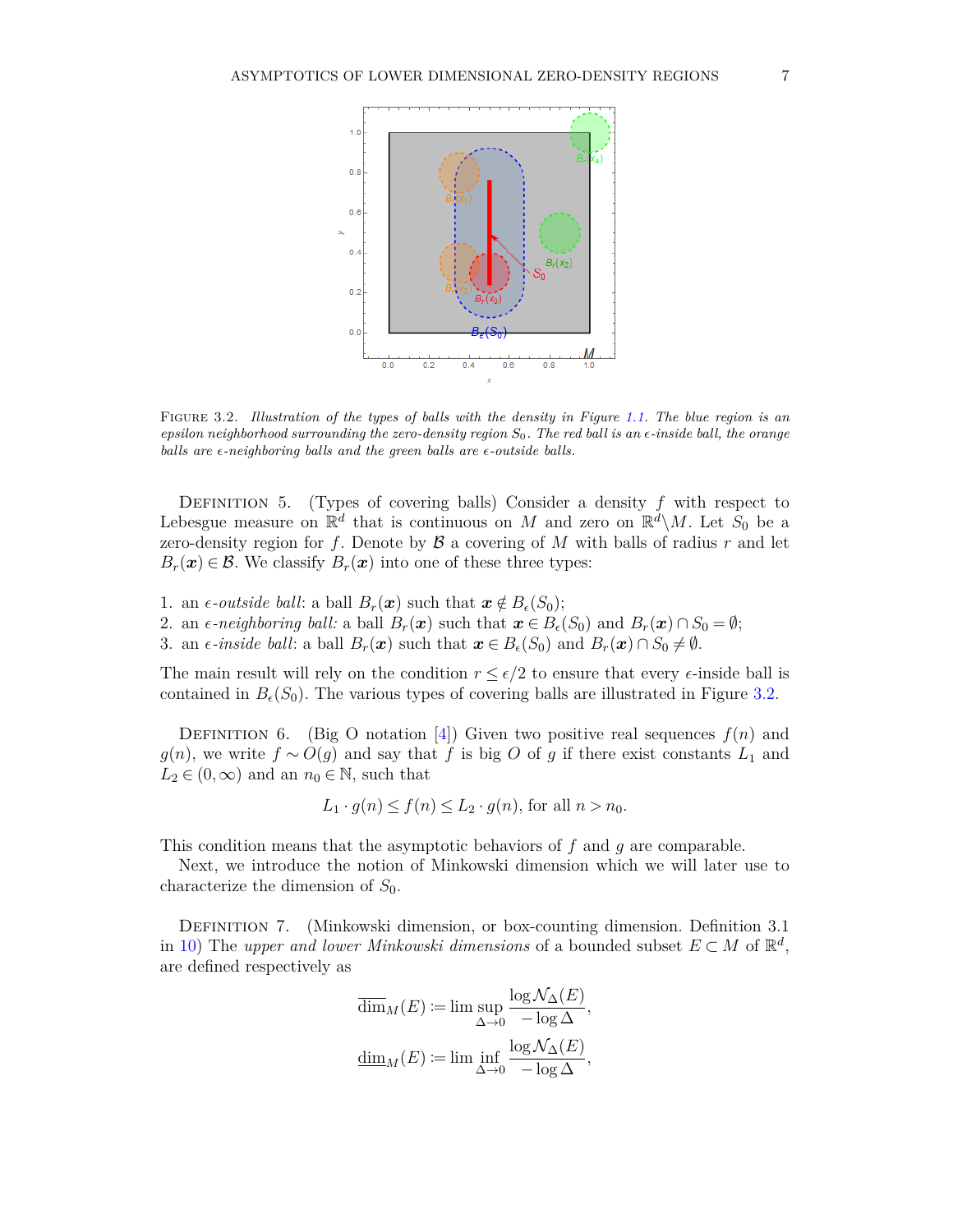where  $\mathcal{N}_{\Delta}(E)$  is the  $\Delta$ -covering number of  $E \subset \mathbb{R}^d$ 

<span id="page-7-2"></span>
$$
\mathcal{N}_{\Delta}(E) \coloneqq \min \left\{ k \in \mathbb{N} \mid E \subset \bigcup_{i=1}^{k} B_{\Delta}(x_i) \text{ for some } x_i \in \mathbb{R}^d \right\},\
$$

i.e., the smallest number of balls of radius  $\Delta > 0$  needed to cover *E*. We call this covering of minimal cardinality a *minimal*  $\Delta$ -covering for *E*. When  $\dim_M(E) = \dim_M(E) = d_M$ , we define the *Minkowski dimension* (or box-counting dimension)  $\dim_M(E)$  of *E* to be  $d_M$ .

By Proposition 3.4 in Falconer [\[10\]](#page-27-10), in the case of  $M = [0, 1]^d$ , we always have  $\dim_M(M) = d$ , matching the usual definition of dimension.

We now state the formal assumptions  $\mathbf{A.1\text{-}A.6}$  which we will use to prove our main results.

<span id="page-7-0"></span>**A.1.** (Compact support) The support of *f* is  $supp(f) = M = [0, 1]^d$ ,  $d > 0$  and we consider the version of the density f that is zero on  $\mathbb{R}^d \setminus M$  and continuous on M.

<span id="page-7-1"></span>**A.2.** (Single component) The zero-density region *S*<sup>0</sup> is contained in the interior of *M* and has one connected component.

<span id="page-7-4"></span>**A.3.** (Order of smoothness) There exists an  $\epsilon_0 > 0$  such that both quantities  $\overline{K_f}(\epsilon_0) > 0$ and  $K_f(\epsilon_0) > 0$  exist. As remarked on page [6,](#page-4-0) the existence of  $\epsilon_0 > 0$  implies that the limiting values  $\overline{K_f} > 0$  and  $K_f > 0$  also exist.

**A.4.** Let  $\epsilon_0 > 0$  be as described in A.3. There exist two positive constants  $L_f$  and  $U_f$ such that, for all  $\epsilon$  with  $0 < \epsilon < \min(1, \epsilon_0)$ ,  $L_f \cdot d(\boldsymbol{x}, S_0)^{\overline{K_f}(\epsilon)} \le f(\boldsymbol{x}) \le U_f \cdot d(\boldsymbol{x}, S_0)^{\underline{K_f}(\epsilon)}$ for all  $x \in B_{\epsilon}(S_0) \cap M$ .

<span id="page-7-5"></span>**A.5.** (Regular covering) There is an  $\eta > 0$  such that the elements of the sequence of coverings  $\mathcal{B}^d_{r(n)}(M)$  are comprised of balls whose centers lie in  $M$  and whose radii satisfy *r*(*n*) ∼ *O*(*n*<sup>-*η*</sup>). The sequence of coverings is *regular*, i.e., the cardinalities  $|\mathcal{B}_{r(n)}^d(M)|$  of the coverings in the sequence satisfy the condition  $|\mathcal{B}_{r(n)}^d(M)| \sim O(n^{d\eta}).$ 

**A.6.** (Restriction of covering to  $S_0$ ) Let  $\mathcal{B}^d_{r(n)}(M)$  be the covering considered in A.5. If *d*<sub>0</sub> is the Minkowski dimension of  $S_0$  and  $d_0 < d$ , then the number of balls in  $\mathcal{B}^d_{r(n)}(M)$ intersecting *S*<sup>0</sup> is bounded from above by  $H_\varepsilon(n) \sim O(n^{d_0 \eta(1+\varepsilon)})$ , for each  $\varepsilon > 0$ .  $H_\varepsilon(n)$ is a function of sample size *n* that depends on the parameter  $\varepsilon$ .

This set of assumptions can be roughly categorized into three groups. [Assumptions](#page-7-2) [A.1 and A.2](#page-7-2) can be regarded as restrictions on the topological properties of the support of the density function and we will see later that both assumptions can be relaxed under suitable conditions. [Assumptions A.3 and A.4](#page-7-2) describe the local behavior of *f* in the vicinity of  $S_0$ .

[Assumptions A.5 and A.6,](#page-7-2) however, are tied intrinsically to the Minkowski dimension of  $S_0$  and the covering scheme we devise for detection of  $S_0$ .

Next we prove that under [Assumptions A.1 and A.2](#page-7-2) there exists one covering that satisfies [Assumptions A.5 and A.6](#page-7-2) for  $S_0$  of Minkowski dimension  $d_0$ .

<span id="page-7-3"></span>LEMMA 8. *Suppose that A.1 and A.2 hold and that*  $S_0$  *is a lower dimensional zerodensity region of Minkowski dimension d*<sup>0</sup> *< d. Then there exists a sequence of coverings*  $\mathcal{B}_{r(n)}^{d}(M)$  *that satisfies A.5 and A.6.* 

PROOF. **Step 1.** We prove first that A.6 can be satisfied. Let  $r(n) = cn^{-\eta}$ ,  $c > 0$ , and let  $\mathcal{B}_{r(n)}^d(S_0)$  be a minimal  $r(n)$  covering of  $S_0$  of cardinality  $|\mathcal{B}^d_{r(n)}(S_0)|$ . Since we assume that  $\dim_M(S_0) = d_0$ ,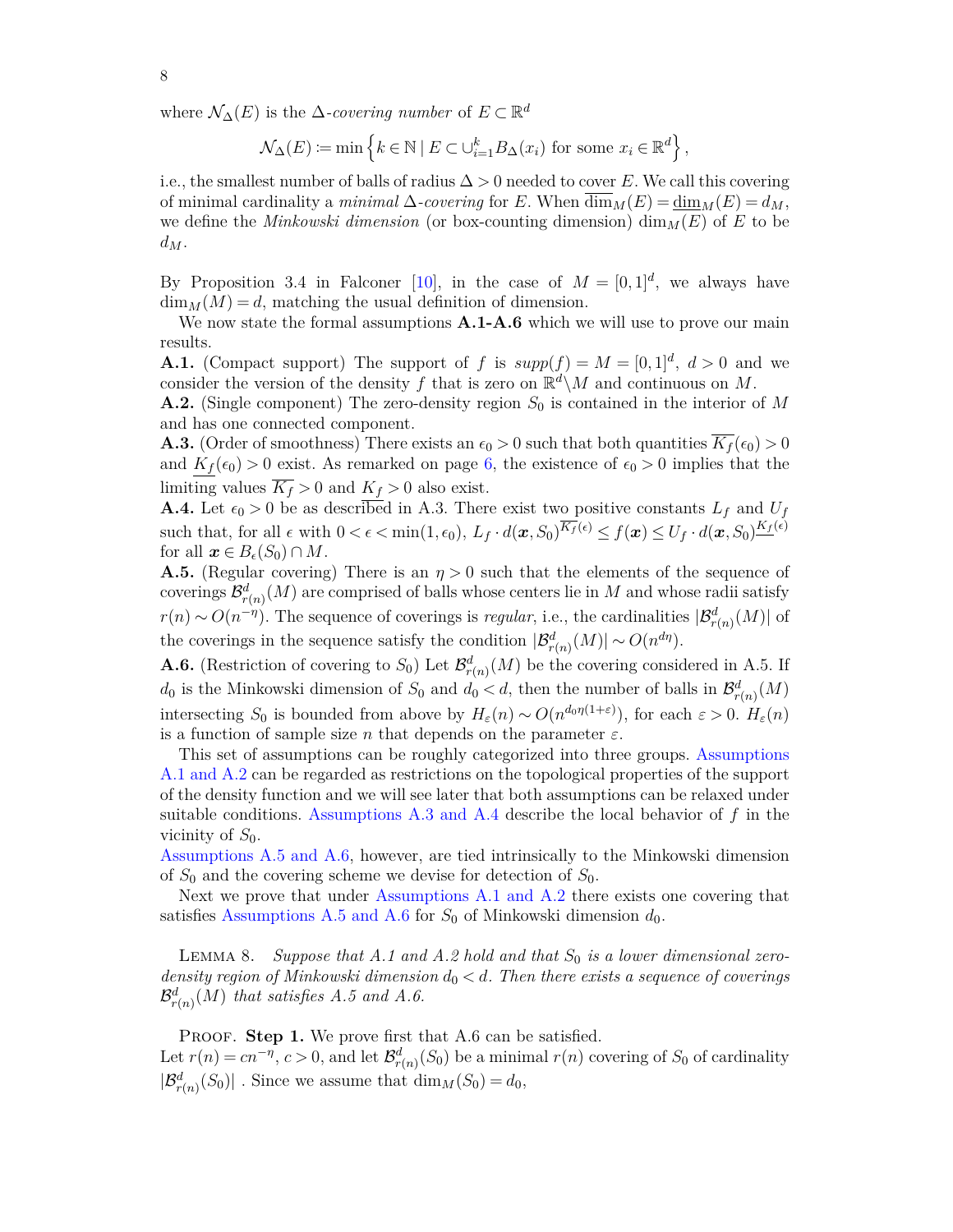(3.2)

$$
\lim_{r(n)\to 0} \frac{\log \mathcal{N}_{r(n)}(S_0)}{-\log r(n)} = \lim_{n\to\infty} \frac{\log \mathcal{N}_{r(n)}(S_0)}{\log 1/r(n)} = d_0 \Rightarrow \lim_{n\to\infty} \frac{\log \mathcal{N}_{r(n)}(S_0)}{\log (1/r(n))^{d_0}} = 1.
$$

Thus, for each  $\varepsilon > 0$ , there exists an  $N_*(\varepsilon)$  such that, for all  $n > N_*(\varepsilon)$ 

(3.3) 
$$
\frac{\log \mathcal{N}_{r(n)}(S_0)}{\log (1/r(n))^{d_0}} \le 1 + \varepsilon, \quad \log \mathcal{N}_{r(n)}(S_0) \le (1 + \varepsilon) \cdot \log (1/r(n))^{d_0}
$$

$$
\mathcal{N}_{r(n)}(S_0) \le \left(\frac{1}{r(n)^{d_0}}\right)^{1+\varepsilon} = c^{-d_0(1+\varepsilon)} n^{d_0 \eta(1+\varepsilon)} = H_{\varepsilon}(n).
$$

This establishes that each term in the tail of the sequence  $\{|\mathcal{B}^d_{r(n)}(S_0)|\}$  is bounded by  $H_{\varepsilon}(n)$  as in A.6, provided  $\mathcal{B}_{r(n)}^d(S_0) \cap \mathcal{B}_{r(n)}^d(M) = \mathcal{B}_{r(n)}^d(S_0)$ , where  $\mathcal{B}_{r(n)}^d(M)$  is as in A.5.

**Step 2.** Now we turn to the proof of A.5.

**First,** we take *n* sufficiently large so that there exists a hyper cube  $C(n)$  of dimension *d* and side length  $r(n)$  such that  $B_{3r(n)}(C(n)) \subset \text{int } M \setminus B_{5r(n)}(S_0)$ . For such a fixed *n* and the  $r(n)$ -covering  $\mathcal{B}_{r(n)}^d(S_0)$  we derived above, we now construct such a covering  $\mathcal{B}^{d,i}_{r(r)}$  $\frac{d_i i}{r(n)}(M)$  where the centers of covering balls in  $\mathcal{B}^{d,i}_{r(n)}$  $r_{r(n)}^{a,i}(M)$  are on the grid set

$$
G(n) := M \cap \{ \boldsymbol{x} = (x_1, \cdots, x_d) \in \mathbb{R}^d \mid x_i \in \mathbb{N} \cdot \frac{r(n)}{d}, \forall i = 0, \cdots, d \}.
$$

For this grid, the maximal distance from an arbitrary point in *M* to a point in *G*(*n*) is at most  $\sqrt{d \cdot (\frac{r(n)}{d})}$  $\frac{(n)}{d}$ )<sup>2</sup> =  $\frac{r(n)}{\sqrt{d}} \le r(n)$  for  $d \ge 1$ . This maximal distance is attained by a pair of points with coordinates in the form  $(x_1, \dots, x_d)$ ,  $(x_1 + \frac{r(n)}{d})$  $\frac{f(n)}{d}, \cdots, x_d + \frac{r(n)}{d}$  $\frac{n}{d}$ )  $\in G(n)$ . So an arbitrary point in *M* is contained in some ball of radius  $r(n)$  with its center in  $G(n)$ . The cardinality of this covering is the same as the cardinality of the set  $G(n)$  of centers, which is of order  $O\left(\frac{r(n)}{d}\right)$  $\left(\frac{n}{d}\right)^d$   $\sim O(n^{nd}).$ 

**Second,** we delete all covering balls in  $\mathcal{B}_{r(s)}^{d,i}$  $r_{r(n)}^{a,i}(M)$  that intersect  $S_0$ . That is, we obtain another covering  $\mathcal{B}^{d,ii}_{r(n)}$  $r_{r(n)}^{d,ii}(M) = \{B \in \mathcal{B}_{r(n)}^{d,i}(M) \mid B \cap S_0 = \emptyset\}$ , which ensures that there are no additional covering balls intersecting *S*<sup>0</sup> and A.6 is still guaranteed by the covering  $\mathcal{B}_{r(n)}^d(S_0)$  we choose in Step 1 because no additional covering balls are touching *S*0. This operation only deletes those covering balls that are completely contained in  $\mathcal{B}^d_{3r(n)}(S_0)$ , so no covering ball intersecting  $C(n)$  will be deleted. As argued in the first step,  $\mathcal{B}_{r(n)}^{d,ii}$  $r_{r(n)}^{d,u}(M)$  is also a covering of  $C(n)$  of Minkowski dimension *d* so it must contain covering balls of cardinality  $O(n^{\eta d})$ .

**Third,** we recognize that after deletion and obtaining the covering  $\mathcal{B}_{r(n)}^{d,ii}$  $_{r(n)}^{a,u}(M)$ , the union  $\cup_{B\in\mathcal{B}_{r(n)}^{d,ii}(M)\cup\mathcal{B}_{r(n)}^d(S_0)}$ *B* may not cover all points of *M*. In the previous deletion operation, we delete every covering ball such that its center *p* satisfies  $d(p, S_0) \le r(n)$ . Therefore any point *q* in  $M \setminus \left( \bigcup_{B \in \mathcal{B}_{r(n)}^{d,ii}(M) \cup \mathcal{B}_{r(n)}^d(S_0)} B \right)$  will satisfy  $d(q, S_0) \leq 2r(n)$ . Now we add *finitely many* translated copies of  $\mathcal{B}^d_{r(n)}(S_0)$  to  $\mathcal{B}^{d,ii}_{r(n)}$  $r_{r(n)}^{d,ii}(M) \cup \mathcal{B}_{r(n)}^d(S_0)$  to obtain our final covering. Denote by  $\mathcal{B}^d_{r(n)}(S_0) + \mathbf{v}$  the covering obtained by translating each

*,*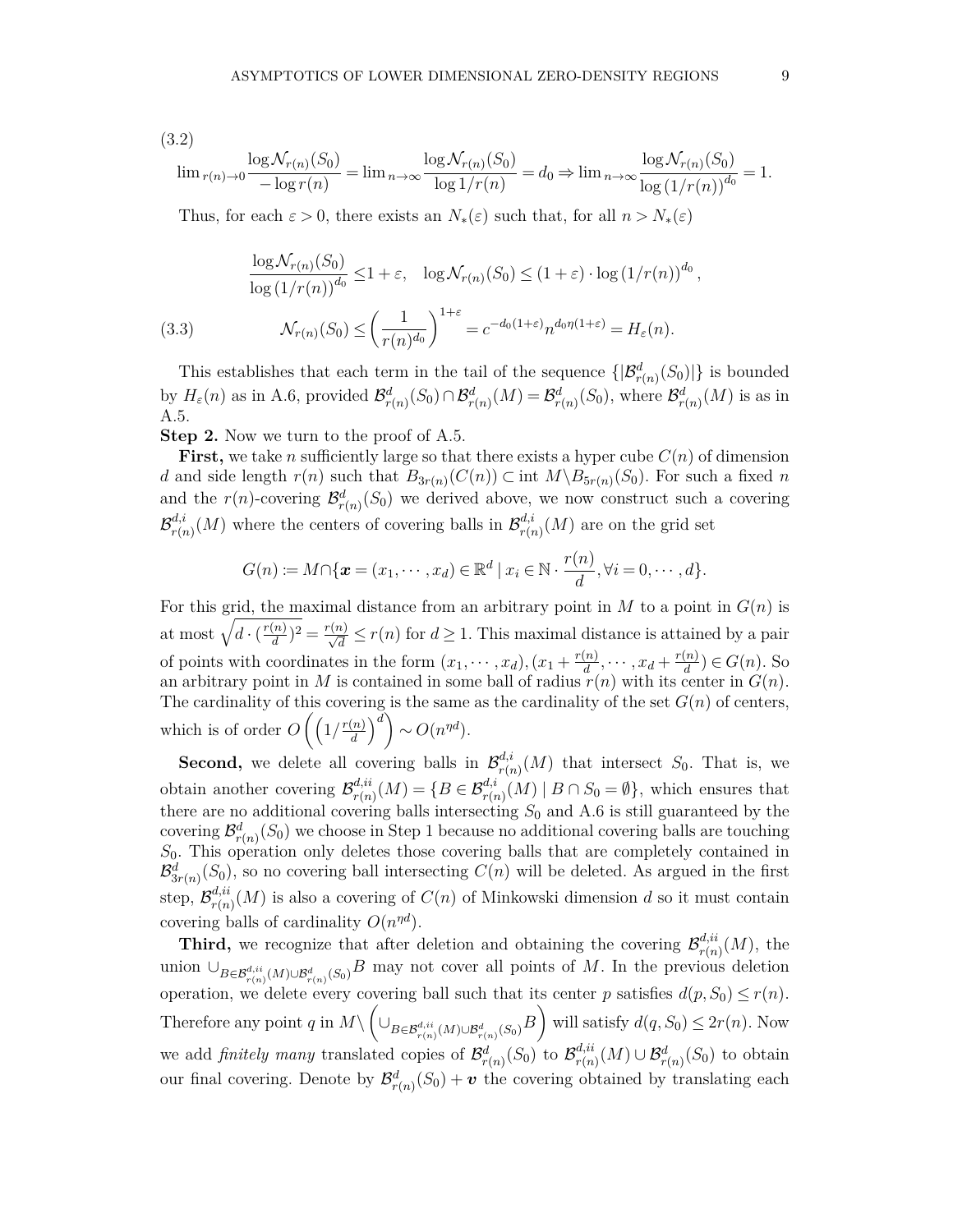

<span id="page-9-1"></span>Figure 3.3*. Illustration of the construction in Proposition [9](#page-9-0) with the density in Figure [1.1.](#page-2-0) With*  $r = 0.1$ *, the grid centers in*  $G(n)$  *are displayed. The range of*  $G_0(n)$  *is displayed in red; the ranges of*  $G_1(n)$  *and*  $G_2(n)$  *are displayed in green and blue, respectively.* 

covering ball in  $\mathcal{B}_{r(n)}^d(S_0)$  by vector *v*. We let the translation vector *v* vary in following set of vectors

$$
G_1(n) \coloneqq \{ \boldsymbol{v} = (v_1, \cdots, v_d) \in \mathbb{R}^d \mid v_i \in \kappa \cdot \frac{r(n)}{d}, \kappa = 0, \pm 1, \cdots, \pm 4d, \forall i = 0, \cdots, d \}
$$

which is a set consisting of  $(4d \times 2 + 1)^d = (8d + 1)^d$  vectors. This construction forms a (irregular) grid  $G_1(n)$  by translating the centers of balls in  $\mathcal{B}^d_{r(n)}(S_0)$ . This grid covers all points in  $B_{2r(n)}(S_0)$  since it translates  $4r(n)$  in each coordinate direction. The maximal distance from an arbitrary point in  $B_{2r(n)}(S_0)$  to a point in  $G_1(n)$  is no more than  $\sqrt{d \cdot (\frac{r(n)}{d})}$  $\frac{(n)}{d}$ <sup>2</sup> =  $\frac{r(n)}{\sqrt{d}} \le r(n)$  for  $d \ge 1$ . Therefore

$$
\mathcal{B}_{r(n)}^{d,iii} := \{ B \in \mathcal{B}_{r(n)}^d(S_0) + \boldsymbol{v} \mid \boldsymbol{v} \in G_1(n) \}
$$

will cover the area  $B_{2r(n)}(S_0)$ . This will add at most  $(8d+1)^d \cdot |\mathcal{B}^d_{r(n)}(S_0)| \sim$  $O\left(\left|\mathcal{B}_{r(n)}^{d}(S_0)\right|\right)$  additional covering balls that intersect *S*<sub>0</sub>. This addition will not affect  $\overline{\phantom{a}}$ the order of magnitude of the cardinality of  $\mathcal{B}^{d,ii}_{r(n)}$  $\mathcal{B}_{r(n)}^{d,ii}(M) \cup \mathcal{B}_{r(n)}^{d}(S_0)$  satisfying A.5. We simply add finitely many  $(8d+1)^d$  translated copies of  $\mathcal{B}^d_{r(n)}(S_0)$  to cover the "gaps" created by deletion in the previous step.

The covering  $\mathcal{B}^{d,\dagger}_{r(r)}$  $\sigma_{r(n)}^{d,\dagger}\coloneqq\mathcal{\tilde{B}}_{r(n)}^{d,ii}$  $\mathcal{B}_{r(n)}^{d,ii}(M) \cup \mathcal{B}_{r(n)}^{d}(S_0) \cup \mathcal{B}_{r(n)}^{d,iii}$  satisfies both A.5 and A.6 by construction as we saw above.  $\Box$ 

The constructive proof of the previous lemma makes explicit use of minimal coverings of *S*0. There are many situations in which sequences of coverings satisfying A.5 and A.6 can be produced without resorting to the use of a minimal covering of *S*0. The following proposition gives an explicit example of such a situation.

<span id="page-9-0"></span>PROPOSITION 9. *For the example in Figure [1.1,](#page-2-0) for a fixed*  $\eta > 0$ *, there exists a* sequence of coverings  $\mathcal{B}_{r(n)}^2(M)$  satisfying A.5 and A.6.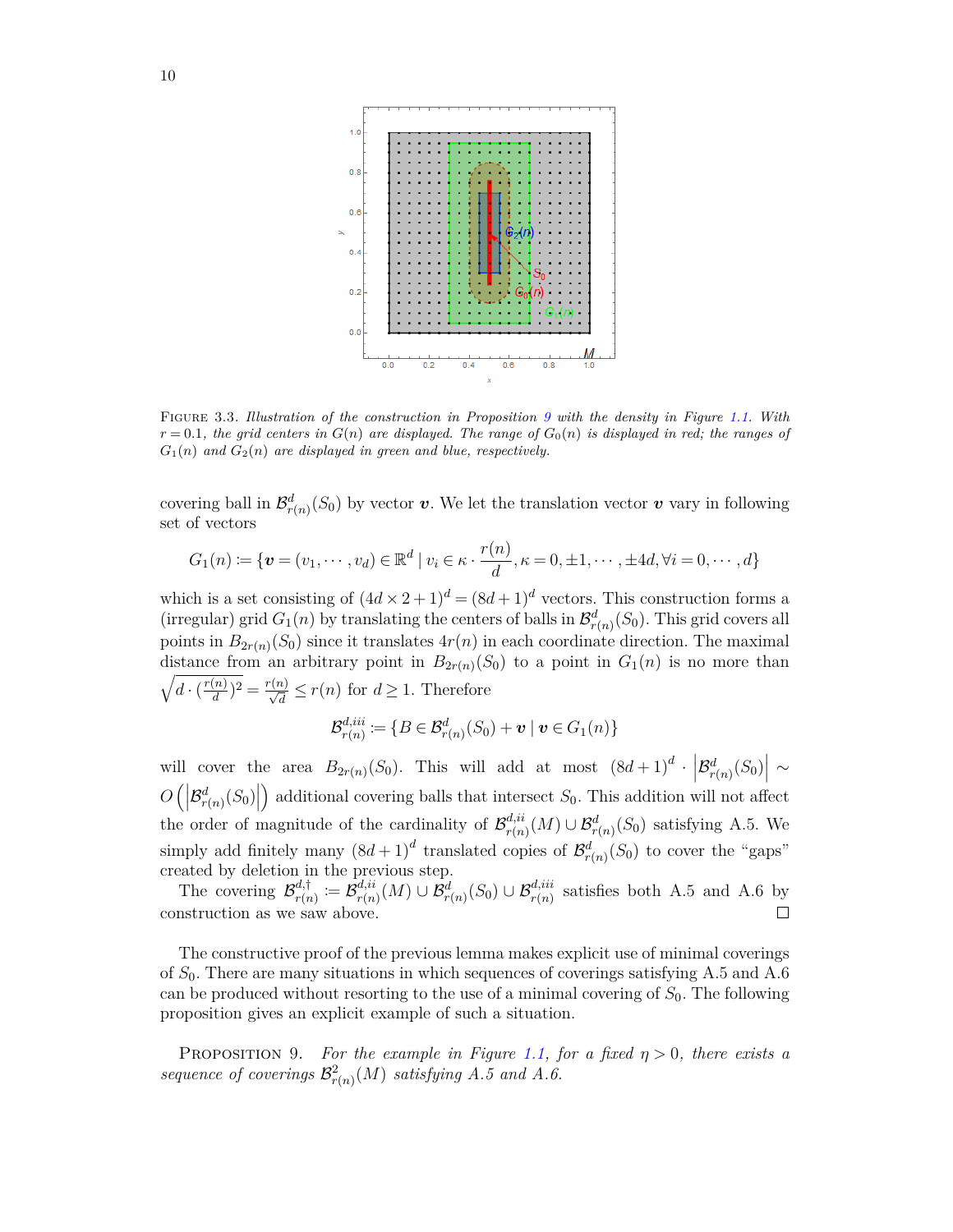**PROOF.** We consider the covering where the centers of the balls in  $\mathcal{B}_{r(n)}^2(M)$  are exactly the grid set

(3.4) 
$$
G(n) = M \cap \{ \mathbf{y} = (y_1, y_2) \in \mathbb{R}^2 \mid y_1, y_2 \in \mathbb{N} \cdot \frac{r(n)}{2} \}.
$$

(See Figure [3.3](#page-9-1) for an illustration.) The cardinality of this covering is the same as the cardinality of the grid set  $G(n)$ . As *n* increases, we have a sequence of coverings whose cardinalities are of order  $O\left(\frac{1}{r(n)}\right)$  $\frac{1}{r(n)/2}$ <sup>2</sup> ~  $O(n^{2\eta})$  as required in A.5.

Next, we prove that the covering balls of  $\mathcal{B}_{r(n)}^2(M)$  intersecting  $S_0$  also have cardinalities that satisfy A.6. Let *n* be large enough that  $r(n) < 1/10$  and the  $r(n)$ -neighborhood of  $S_0$ ,  $B_{r(n)}(S_0) \subset \text{int } M$ . Consider the set of grids  $G_0(n) := \{ \mathbf{y} = (y_1, y_2) \in G(n) \mid 0 \leq \mathbf{y} \leq \mathbf{y} \}$  $d(\mathbf{y}, S_0) \leq r(n)$ . A covering ball in  $\mathcal{B}_{r(n)}^2(M)$  intersects  $S_0$  if and only if its center is in  $G_0(n)$ . We construct the rectangular grids defined below to bound the cardinality of  $G_0(n)$ .

$$
G_1(n) := \{ \mathbf{y} = (y_1, y_2) \in G(n) \mid \frac{1}{2} - 2r(n) \le y_1 \le \frac{1}{2} + 2r(n), \frac{1}{4} - 2r(n) \le y_2 \le \frac{3}{4} + 2r(n) \},
$$
  
\n
$$
G_2(n) := \{ \mathbf{y} = (y_1, y_2) \in G(n) \mid \frac{1}{2} - \frac{r(n)}{2} \le y_1 \le \frac{1}{2} + \frac{r(n)}{2}, \frac{1}{4} + \frac{r(n)}{2} \le y_2 \le \frac{3}{4} - \frac{r(n)}{2} \}.
$$

It is clear from their definitions that  $G_2(n) \subset G_0(n) \subset G_1(n)$ .

In the grid set  $G_2(n)$ , there are at least  $\frac{r(n)}{r(n)/2} = 2$  grid points with the same value of *y*<sub>2</sub>; and at least  $\frac{1}{2} \frac{\gamma(2-r(n))}{r(n)}$  $\left|\frac{f(2-r(n))}{r(n)/2}\right| = \left|\frac{1}{r(n)}-2\right|$  points with the same value of *y*<sub>1</sub>. Thus there are at least  $2 \cdot \left| \frac{1}{r(n)} - 2 \right|$  grid points in  $G_2(n)$ . Similarly, in the grid set  $G_1(n)$ there are at most  $\frac{4r(n)}{r(n)/2} + 1 = 9$  grid points with the same value of  $y_2$ ; and at most  $\left\lceil \frac{1/2+4r(n)}{r(n)/2}+1 \right\rceil = \left\lceil \frac{1}{r(n)}+9 \right\rceil$  points with the same value of  $y_1$ . Thus there are at most  $9 \cdot \left[ \frac{1}{r(n)} + 9 \right]$  grid points in  $G_2(n)$ .

Since  $G_2(n) \subset G_0(n) \subset G_1(n)$ , the number of balls intersecting  $S_0$  has cardinality  $|G_0(n)|$  bounded by the inequality

<span id="page-10-1"></span>(3.5) 
$$
2 \cdot \left\lfloor \frac{1}{r(n)} - 2 \right\rfloor \leq |G_2(n)| \leq |G_0(n)| \leq |G_1(n)| \leq 9 \cdot \left\lceil \frac{1}{r(n)} + 9 \right\rceil.
$$

Both sides of  $(3.5)$  have order of magnitude  $O\left(\frac{1}{r(s)}\right)$  $\frac{1}{r(n)}$   $\sim$  *O*(*n*<sup>*n*</sup>) and this verifies A.6.  $\Box$ 

Although we have shown by example that our [Assumption A.1-A.6](#page-7-2) can be verified for many densities, we point out that in general it might not be easy to verify these assumption when  $S_0$  or  $M$  possesses a complicated topological structure.

#### 3.2. *Main result.*

<span id="page-10-0"></span>THEOREM 10. Suppose we have a set of i.i.d. data  $X_1, \dots, X_n$  drawn from a continuous density  $f(x)$  w.r.t. the *d*-dimensional Lebesgue measure  $\nu<sup>d</sup>$  defined on a compact subset  $M = [0, 1]^d$  of  $\mathbb{R}^d$  and assume that [Assumptions A.1-A.6](#page-7-2) hold. Assume also that the radius r and the separation distance  $\epsilon$  satisfy the following growth rates:

$$
r(n) \sim O(n^{-\eta}), 0 < \eta < \frac{1}{d},
$$
  

$$
\epsilon(n) \sim O(n^{-\psi}), 0 < \psi \le \eta,
$$
  

$$
2r(n) \le \epsilon(n) < 1.
$$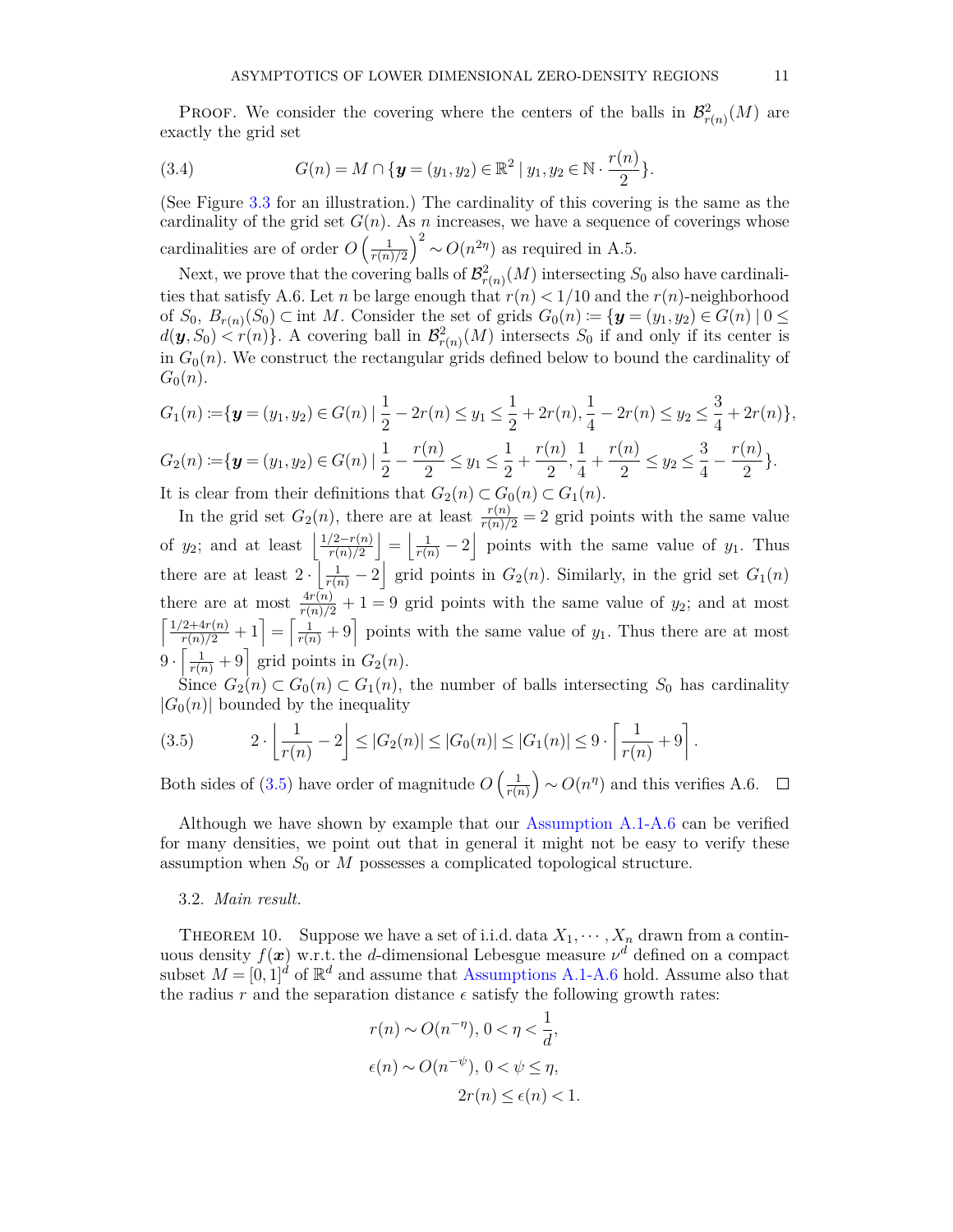Finally, assume the validity of the following bounding condition for the density *f* outside the  $\epsilon$ -neighborhood of  $S_0$ :

$$
m(f, n) := \min_{\boldsymbol{w} \in M \setminus B_{\epsilon}(S_0)} f(\boldsymbol{w}) \in (0, \infty) \sim O(n^{-\xi}), \ 0 < \xi < \frac{1 - 2\eta d}{2}.
$$

Then:

(A) If  $\eta$  and  $\psi$  satisfy

$$
1 - 2\eta d - 2\overline{K_f}\psi > 0,
$$

we have  $\lim_{n\to\infty} P(\text{no empty } \epsilon(\text{n})\text{-outside balls}) = 1.$ (B) If  $\eta$  and  $\psi$  satisfy

$$
1 + d_0 \eta - K_f \eta - d\eta < 0,
$$

we have  $\lim_{n\to\infty} P(\text{all } \epsilon(n)$ -inside balls are empty) = 1.

PROOF. See Appendix.

Similarly, we have a result dealing with the situation where  $S_0$  has more than one (but a finite number) connected component.

Corollary 11. *Under the same assumptions as in Theorem [10,](#page-10-0) suppose that the zero-density region can be decomposed into K disjoint connected components*,  $S_0 =$  $\sqcup_{k=1}^K S_{0k}$ *. For n large enough (so that*  $\epsilon$  *is small enough), an*  $\epsilon$ -neighborhood of  $S_0$ *will also be comprised of K disjoint connected components, the -neighborhoods of each component S*0*<sup>k</sup>.*

*Assume that the following bounding conditions for the density f outside the neighborhood of each component S*0*<sup>k</sup> hold:*

$$
m_k(f, n) := \min_{\bm{w} \in M \backslash B_{\epsilon(n)}(S_{0k})} f(\bm{w}) \in (0, \infty) \sim O(n^{-\xi}), \, 0 < \xi < \frac{1 - 2\eta d}{2}.
$$

*Assume also that the orders of smoothness of f w.r.t.*  $S_{0k}$  *are*  $\overline{K_{f,k}}$  *and*  $K_{f,k} > 0$  *and that, for*  $S_{0k}$  *of dimension*  $d_{0k}$ *, the cardinality of the set of covering balls intersecting*  $S_{0k}$  *is of order*  $O(n^{\eta d_{0k}})$ *.* 

*Then:*

*(A) If η and ψ satisfy*

$$
\min_{k=1,\cdots,K} 1 - 2\eta d - 2\overline{K_{f,k}}\psi > 0,
$$

*we have*  $\lim_{n\to\infty} P(no \text{ empty } \epsilon(n)$ -outside balls) = 1 for all k. *(B) If η and ψ satisfy*

$$
\max_{k=1,\cdots,K} 1+d_{0k}\eta-\underline{K_{f,k}}\eta-d\eta<0,
$$

*we have*  $\lim_{n\to\infty} P(\text{all } \epsilon(n)$ -inside balls are empty $) = 1$  for all k.

<span id="page-11-0"></span>**4. Non-compact support.** The main result of the previous section relies on the assumption of a compact support for the density *f*. However, in practice, many distributions have unbounded supports. In this section we consider the case of a density function f with a non-compact support contained in  $\mathbb{R}^d$  and, assuming that the tails of the density decay at certain rates, we derive results similar to those of the previous section.

 $\Box$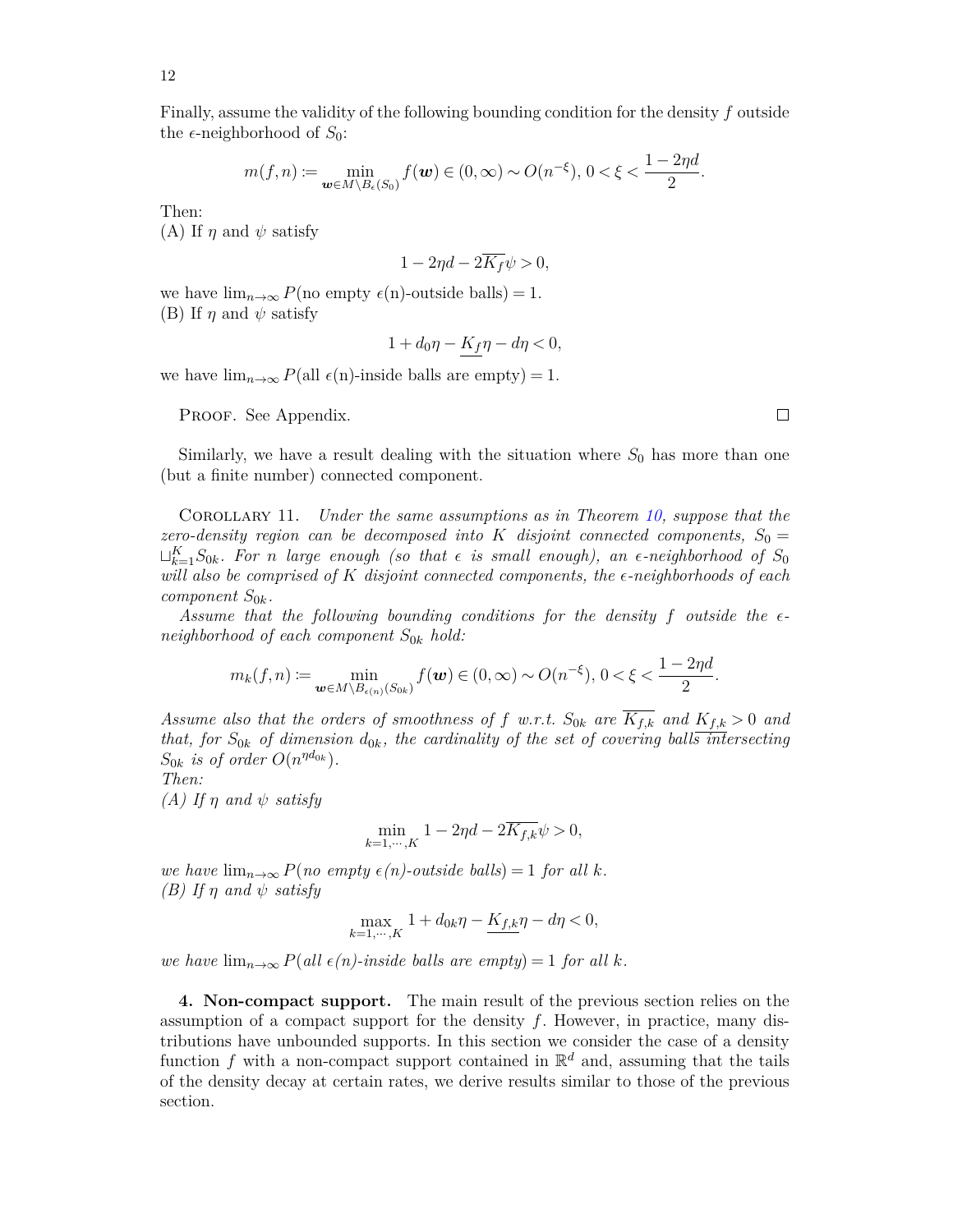Our strategy restricts our consideration to a region within the support that contains most of the probability mass of the density *f*. The original motivation for these ideas comes from the concentration inequalities that describe the fact that observations usually "concentrate" around the "center" of a probability density with high probability (for example, Talagrand [\[23\]](#page-27-11)).

Suppose that the support of the probability density function *f* is a non-compact set  $\tilde{M}^{\prime} \subset \mathbb{R}^d$ . We consider a truncation of the non-compact support  $M'$  to a compact subset that contains most of the probability mass of *f* and whose interior contains (all components of)  $S_0$ . This allows us to examine the topological features of  $M'$  over a compact truncated region that contains the bulk of the data and to establish our results using arguments similar to those used to prove Theorem [10.](#page-10-0) For ease of exposition, we focus parts of our discussion on the situation where  $M' = \mathbb{R}^d$ , although most of our results can be extended to more general situations. We will state the restrictions on the tail behavior of the density functions in Proposition [18.](#page-17-0)

DEFINITION 12.  $((1 - \delta)$ -support containing *S*<sub>0</sub>) A  $(1 - \delta)$ -support containing *S*<sub>0</sub>  $\mathbb{R}^d \subset \mathbb{R}^d$ , is a subset of the form  $S_f^{1-\delta} := [-B, B]^d \subset \mathbb{R}^d$ for some  $B \in (0, \infty)$ , such that  $S_0 \subset \text{int } S_f^{1-\delta} = (-B, B)^d$  and  $P\left\{X \in S_f^{1-\delta}\right\} = 1 - \delta$ .

The hypercube  $[-B, B]^d$  containing  $1 - \delta$  of the probability expands as  $\delta$  shrinks. If  $S_0$  is compact then  $S_f^{1-\delta}$  exists for a small enough  $\delta_0 \in (0,1)$ ; if  $S_0$  is non-compact, then it is unbounded and  $S_f^{1-\delta}$  does not exist for any  $\delta \in (0,1)$ . For our subsequent results, we assume that the  $(1 - \delta)$ -support is completely contained in the interior of the support  $M'$ .

Passing from  $M'$  to  $S_f^{1-\delta}$  allows us to work with a compact cubical subset and removes the technical difficulties associated with densities whose tails decay to zero. We replicate the results of Section [3](#page-3-0) with modifications to [Assumptions A.1-A.6.](#page-7-2) The modifications stem from replacing the compact support  $[0,1]^d$  with a compact set  $S_f^{1-\delta}$ that covers  $S_0$  and contains  $1 - \delta$  mass of the probability measure.

We first consider the case where  $\delta > 0$  and  $S_f^{1-\delta}$  are both fixed and state [Assumptions](#page-7-2) [A.1'-A.6'](#page-7-2) for the non-compact support case.

**A.1'.** (Non-compact support) The support of *f* is  $supp(f) = M' \subset \mathbb{R}^d$ ,  $d > 0$  and we consider the version of the density f that is zero on  $\mathbb{R}^d \backslash M'$  and continuous on M'.

**A.2'.** (Single component) The zero-density region  $S_0$  is contained in the interior of  $M'$ and has one connected component.

**A.3'.** (Order of smoothness) There exists an  $\epsilon_0 > 0$  such that both quantities  $\overline{K_f}(\epsilon_0) > 0$ and  $K_f(\epsilon_0) > 0$  exist.

**A.4.** Let  $\epsilon_0 > 0$  be as described in A.3'. There exist two positive constants  $L_f$  and  $U_f$ such that, for all  $\epsilon$  with  $0 < \epsilon < \min(1, \epsilon_0)$ ,  $L_f \cdot d(\boldsymbol{x}, S_0)^{\overline{K_f}(\epsilon)} \leq f(\boldsymbol{x}) \leq U_f \cdot d(\boldsymbol{x}, S_0)^{\underline{K_f}(\epsilon)}$ for all  $x \in B_{\epsilon}(S_0) \cap S_f^{1-\delta}$ .

**A.5'.** (Regular covering) There is an  $\eta > 0$  such that the elements of the sequence of coverings  $\mathcal{B}_{r(n)}^d(S_f^{1-\delta})$  are comprised of balls whose centers lie in int  $S_f^{1-\delta}$  and whose radii satisfy  $r(n) \sim O(n^{-\eta})$ . The sequence of coverings is *regular*, i.e., the cardinali- $\mathcal{B}_{r(n)}^d(S_f^{1-\delta})$  of the coverings in the sequence satisfy the condition  $|\mathcal{B}_{r(n)}^d(S_f^{1-\delta})| \sim$  $O(n^{d\eta}).$ 

**A.6'.** (Restriction of covering to  $S_0$ ) Let  $\mathcal{B}^d_{r(n)}(S_f^{1-\delta})$  be the covering considered in A.5'. If  $d_0$  is the Minkowski dimension of  $S_0$  and  $d_0 < d$ , then the number of balls in  $\mathcal{B}_{r(n)}^d(S_f^{1-\delta})$  intersecting  $S_0$  is bounded from above by  $H_\varepsilon(n) \sim O(n^{d_0 \eta(1+\varepsilon)})$ , for each  $\varepsilon > 0$ .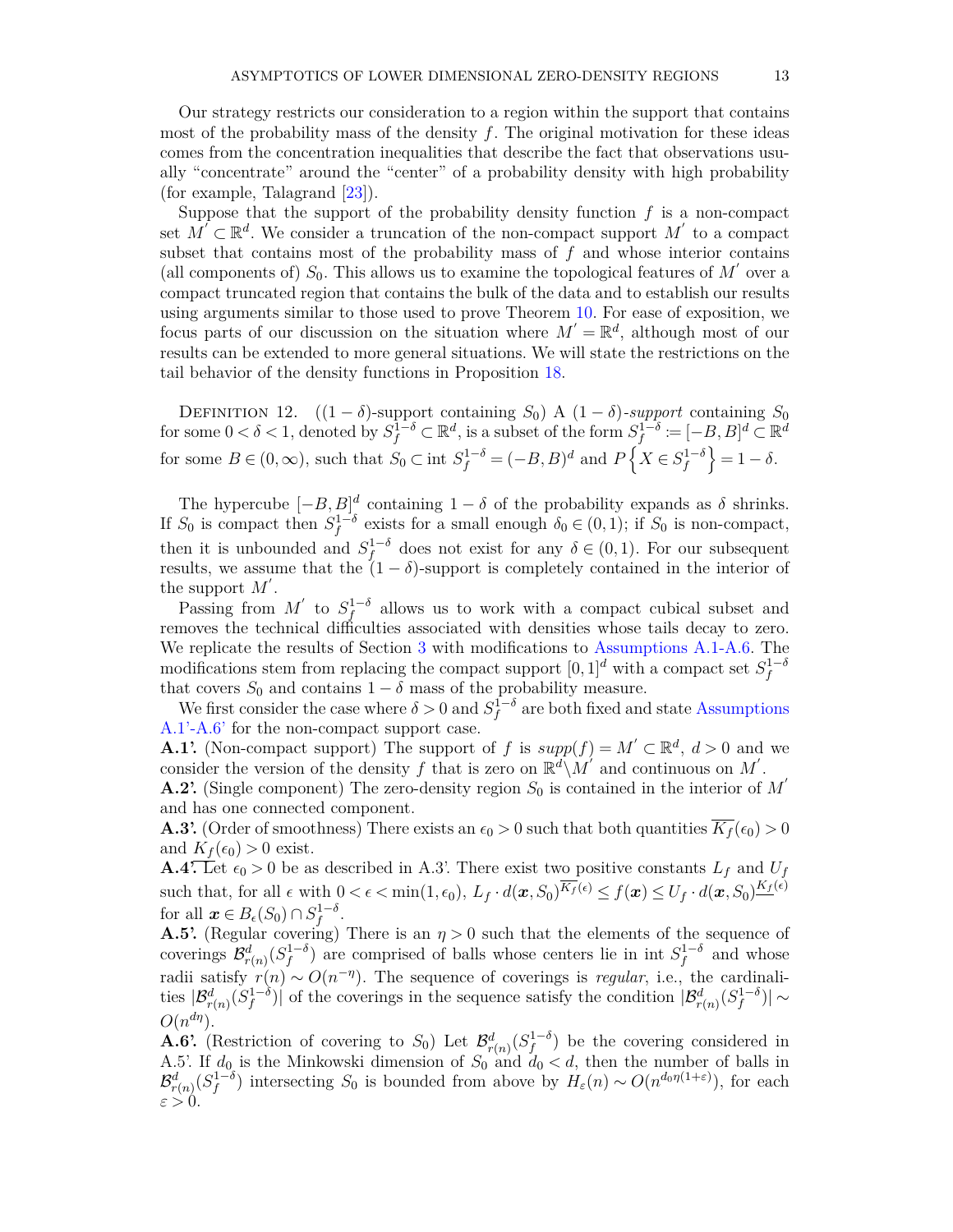14

As for the compact case on page [8,](#page-6-0) these assumptions can be divided into three groups. A.1' and A.2' are restrictions on the topology on the support; A.3' and A.4' are descriptions of the local behavior of the density function; and A.5' and A.6' stipulate the existence of a sequence of coverings with good properties.

<span id="page-13-0"></span>THEOREM 13. Consider a sequence of i.i.d. data  $X_1, X_2 \cdots$  drawn from a distribution having a continuous density  $f(x)$  w.r.t. the *d*-dimensional Lebesgue measure  $\nu<sup>d</sup>$  on  $\mathbb{R}^d$ . Assume that [A.1'-A.6'](#page-0-4) hold and that *S*<sup>1−*δ*</sup> ⊂ int *M'*. Assume also that the radius *r* and the separation distance  $\epsilon$  satisfy the following growth rates:

$$
r(n) \sim O(n^{-\eta}), 0 < \eta < \frac{1}{d},
$$
  

$$
\epsilon(n) \sim O(n^{-\psi}), 0 < \psi \leq \eta,
$$
  

$$
2r(n) \leq \epsilon(n) < 1.
$$

Finally, assume that the density  $f$  outside the  $\epsilon$ -neighborhood of  $S_0$  satisfies:

$$
m(f, n) := \min_{\mathbf{w} \in S_f^{1-\delta} \backslash B_{\epsilon}(S_0)} f(\mathbf{w}) \in (0, \infty) \sim O(n^{-\xi}), \ 0 < \xi < \frac{1 - 2\eta d}{2}
$$

*.*

Then:

(A) If  $\eta$  and  $\psi$  satisfy

$$
1 - 2\eta d - 2\overline{K_f}\psi > 0,
$$

we have  $\lim_{n\to\infty} P(\text{no empty } \epsilon(\text{n})\text{-outside balls}) = 1.$ (B) If  $\eta$  and  $\psi$  satisfy

$$
1 + d_0 \eta - K_f \eta - d\eta < 0,
$$

we have  $\lim_{n\to\infty} P(\text{all } \epsilon(n)$ -inside balls are empty) = 1.

**PROOF.** The idea of the proof is that the number of samples falling inside  $S_f^{1-\delta}$  is close to the total number of samples, *n*, by the definition of  $(1 - \delta)$ -support and the law of large numbers. By assumption, we know that  $S_f^{1-\delta}$  is the hyper-cube  $[-B, B]^d$ contained in int *M*<sup> $\prime$ </sup> and that [A.1'-A.6'](#page-7-0) hold. The number  $n_{\delta}$  of observations that fall in  $S_f^{1-\delta}$  has a  $Binom(n, 1-\delta)$  distribution. Using the two-sided Hoeffding inequality,  $(A.6)$  of the appendix, with  $\gamma = \frac{\delta}{2}$  $\frac{\delta}{2}$ ,  $p = 1 - \delta$ , we have:

$$
P(n_{\delta} \ge n(1 - \delta - \frac{\delta}{2})) = P(n_{\delta} \ge n(1 - \frac{3\delta}{2}))
$$
  

$$
\ge P((1 - \frac{3\delta}{2})n \le n_{\delta} \le (1 - \frac{\delta}{2})n)
$$
  

$$
\ge 1 - 2\exp\left(-\frac{\delta}{2}n\right).
$$

Conditioning on the event that that  $n_{\delta} \geq n(1 - \frac{3\delta}{2})$  $\frac{30}{2}$ ) merely adds a nonzero multiplicative factor to the probabilities of the events appearing in cases  $(A)$  and  $(B)$  of the statement of the theorem. With this adjustment the proof of this theorem parallels that of Theorem [10.](#page-10-0) The conditional probabilities of the events in (A) and (B) tend to 1 as  $n \to \infty$ . We also know that, as  $n \to \infty$ , the probability of the conditioning event tends to 1, completing the proof. $\Box$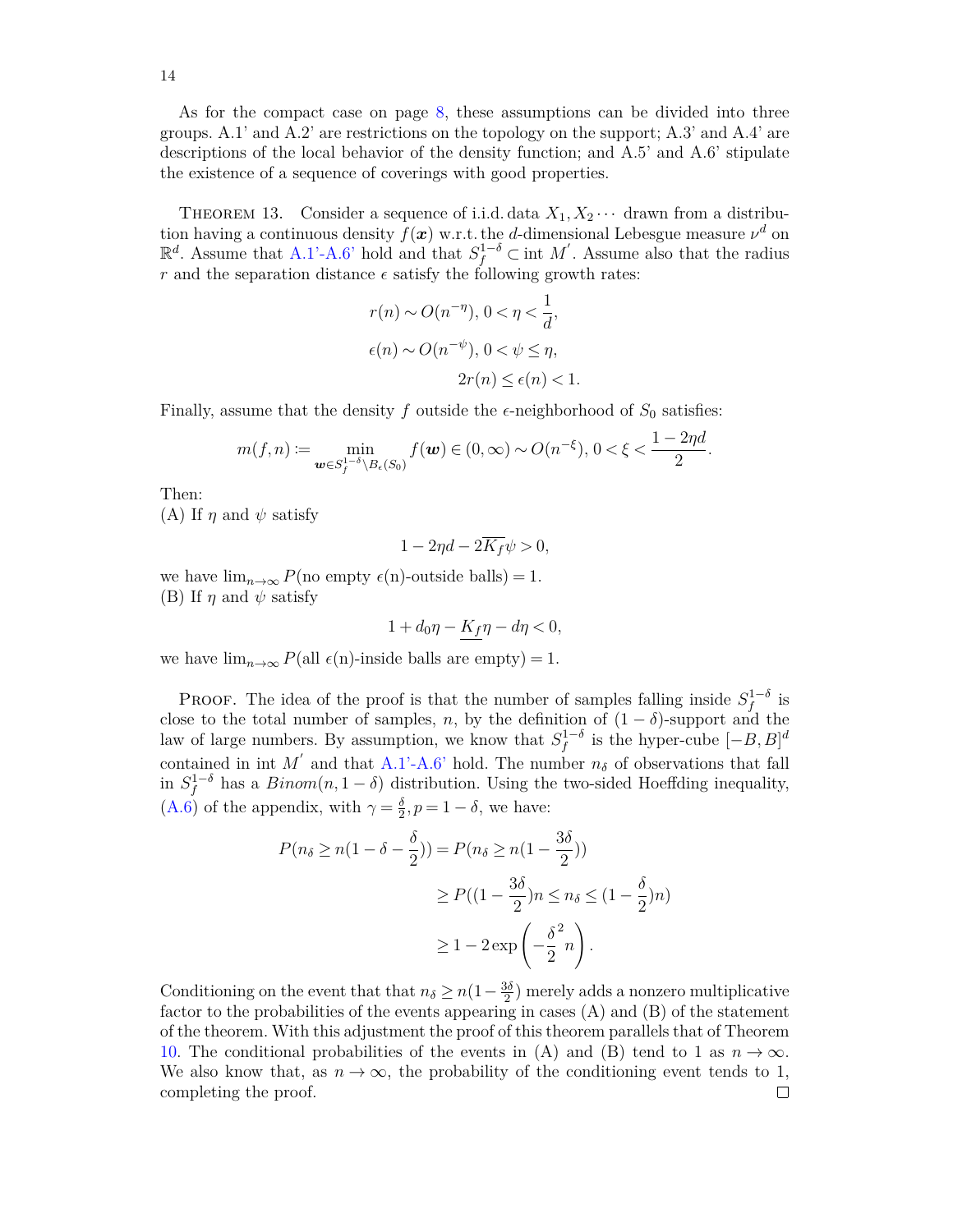The result above is stated for a fixed  $(1-\delta)$ -support  $S_f^{1-\delta}$ . As the sample size *n* tends to infinity, we do not want to constrain ourselves to a fixed  $S_f^{1-\delta}$ , since this will prevent us from exploring the entire support of *f*. Consider a sequence of regions  $S_f^{1-\delta(n)}$  with a decreasing sequence of  $\delta = \delta(n)$ , expanding the region under consideration as the sample accumulates. To retain the conclusions of the theorem, we must take care to expand the region slowly enough to control the decay of the density near the edges of  $S_f^{1-\delta(n)}$  $\int\limits_{f}^{1-o(n)}$ .

In what follows, we denote by  $\mathcal{B}^d_{r(n)}$  a covering of  $S_f^{1-\delta(n)}$  $f_f^{(1-o(n))}$  and assume that A.5' and A.6' hold for this sequence of coverings. (Note that, here,  $\mathcal{B}^d_{r(n)}$  denotes a covering of the  $(1 - \delta)$  support, not of  $\mathbb{R}^d$ , and that we dropped the explicit dependence on  $S_f^{1-\delta(n)}$ *f* that appears in A.5' and A.6' to simplify notation.)

<span id="page-14-2"></span>THEOREM 14. Under the assumptions of Theorem [13,](#page-13-0) consider a positive decreasing sequence  $\delta(n)$  satisfying  $\lim_{n\to\infty} \delta(n) = 0$  and the associated sequence of  $(1 - \delta)$ supports  $S_f^{1-\delta(n)}$  $f_f^{1-\delta(n)}$ . For each  $(1-\delta)$ -support  $S_f^{1-\delta(n)}$  we consider its corresponding covering  $\mathcal{B}^d_{r(n)}$  consisting of open balls of radius  $r(n)$ .

Assume that

$$
M(f) \coloneqq \sup_{\boldsymbol{w} \in \mathbb{R}^d} f(\boldsymbol{w}) \in (0, \infty),
$$

$$
m(f, n) := \min_{\mathbf{w} \in S_f^{1-\delta(n)} \backslash B_{\epsilon(n)}(S_0)} f(\mathbf{w}) \in (0, \infty) \sim O(n^{-\xi}), \ 0 < \xi < \frac{1-2\eta d}{2},
$$

and that the cardinality  $|\mathcal{B}_{r(n)}^d| \sim o(n^{\Omega}), \Omega \geq \eta > 0.$ Then, if  $\eta$  and  $\psi$  satisfy

$$
1 - 2\eta d - 2\overline{K_f} \cdot \psi > 0,
$$

we have  $\lim_{n\to\infty} P(\text{no empty } \epsilon(\text{n})\text{-outside balls}) = 1.$ 

PROOF. We denote the number of total samples by *n* and the number of samples falling inside  $S_f^{1-\delta(n)}$  $\int_{f}^{1-o(n)}$  by  $\mathcal{N}_{\delta(n)}$ . To start, let us consider a sufficiently large  $n \geq N_1$ such that the decreasing sequence satisfies  $\delta(n) \leq 0.1$  so that  $1 - \delta(n) \geq 0.9$ . Then, let us decompose the event  $C_n = \{no \text{ empty } \epsilon(n)$ -outside balls using the event  $D_n =$  ${0.95n \le N_{\delta(n)} \le n}$  and its complement. The the law of total probability yields:

<span id="page-14-1"></span>(4.1) 
$$
P(C_n) = P(C_n | D_n) \cdot P(D_n) + P(C_n | D_n^c) \cdot P(D_n^c)
$$

$$
\geq P(C_n | D_n) \cdot P(D_n).
$$

The event  $D_n$  involves a binomial random variable  $\mathcal{N}_{\delta(n)}$ , therefore  $P(D_n)$  can be bounded by the Hoeffding inequality,  $(A.6)$  of the appendix. Since  $1 - \delta(n) \geq 0.9$ ,

<span id="page-14-0"></span>(4.2) 
$$
P(D_n) = P(0.95n \le \mathcal{N}_{\delta(n)} \le n) \ge 1 - 2 \exp\left(-\frac{0.1^2}{2}n\right).
$$

The other term,  $P(C_n | D_n)$ , can also be bounded by the following argument. (Note that  $r(n)$  and  $\epsilon(n)$  only depend on the total sample size *n*, not on  $\mathcal{N}_{\delta(n)}$ .

$$
P(C_n | D_n) = 1 - P(C_n^c | D_n)
$$
  
\n
$$
\geq 1 - \sum_{B \in \{\epsilon(n)-\text{outside balls}\}} P(B \text{ empty} | D_n)
$$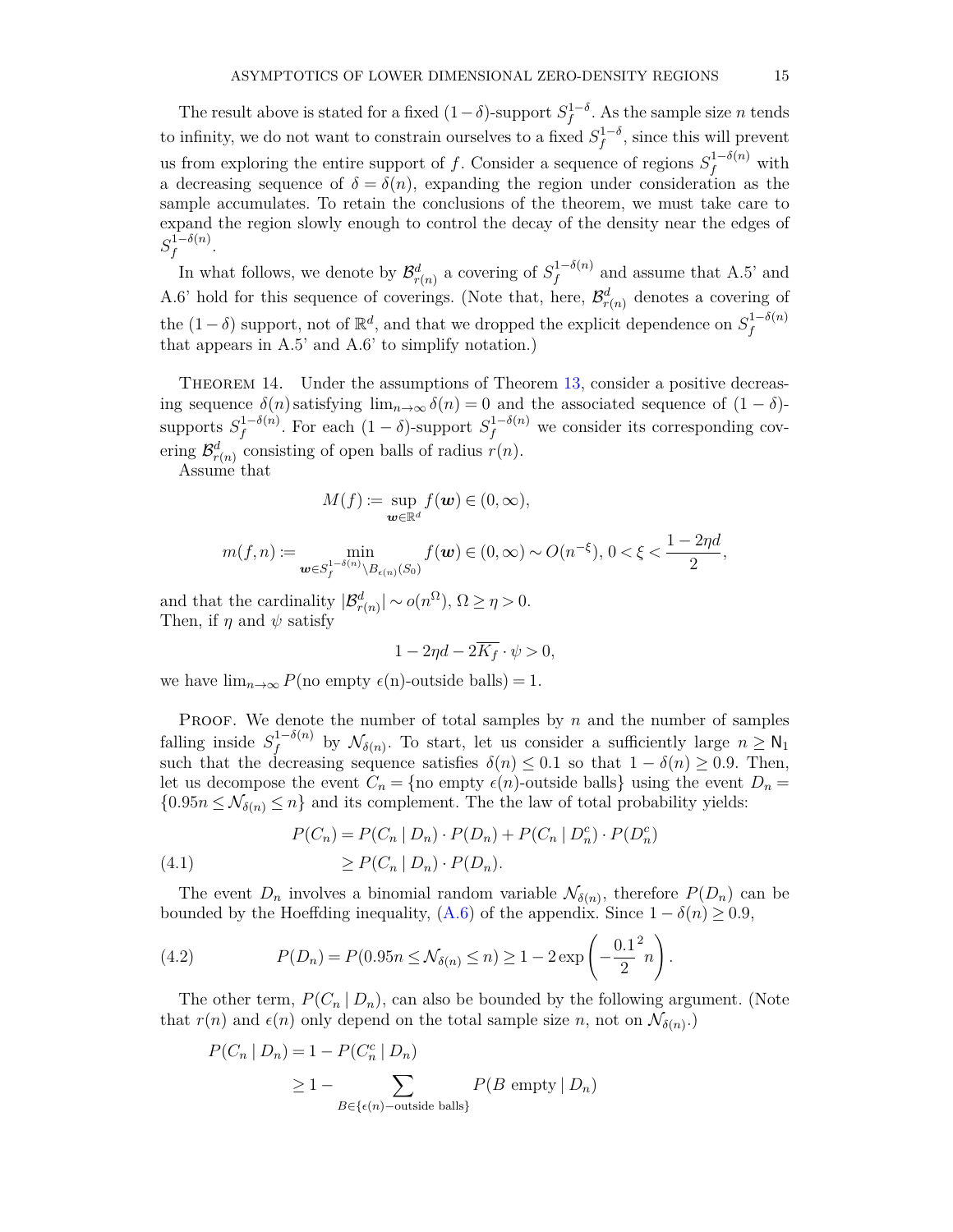(4.3) 
$$
\geq 1 - |\mathcal{B}_{r(n)}^d| \cdot \left(1 - \inf_{B \in \{\epsilon(n)-\text{outside balls}\}} P(B \text{ not empty} \mid D_n)\right).
$$

By the bound in  $(A.8)$  in the proof of Theorem [10](#page-10-0) in the appendix and the assumption that  $|\mathcal{B}_{r(n)}^d| \sim o(n^{\Omega})$  we have

$$
|\mathcal{B}_{r(n)}^d| \cdot \left(1 - \inf_{B \in \{\epsilon(n)-\text{outside balls}\}} P(B \text{ not empty} \mid D_n)\right) \sim
$$

$$
o(n^{\Omega}) \cdot O\left(\exp\left(-n^{\min(1-2\eta d - 2\overline{K}_f \cdot \psi, 1-2\eta d - 2\xi)}\right)\right),
$$

which is of order  $o(n^{\Omega}) \cdot O\left(\exp\left(-n^{1-2\eta d - 2\overline{K}_f \cdot \psi}\right)\right)$ , since  $0 < \xi < \frac{1-2\eta d}{2}$ . Using the definition of big/small O notation, we can find a constant  $L \in (0, \infty)$  such that

<span id="page-15-0"></span>(4.4) 
$$
P(C_n | D_n) \ge 1 - L \cdot n^{\Omega} \cdot \exp\left(-n^{1-2\eta d - 2\overline{K_f} \cdot \psi}\right) \text{ for sufficiently large } n.
$$

The bounds  $(4.2)$  and  $(4.4)$  can be substituted back into  $(4.1)$  to obtain

(4.5) 
$$
P(C_n) \ge P(C_n | D_n) \cdot P(D_n)
$$

$$
\ge \left(1 - L \cdot n^{\Omega} \cdot \exp\left(-n^{1-2\eta d - 2\overline{K}_f \cdot \psi}\right)\right) \left(1 - 2\exp\left(-\frac{0.1^2}{2}n\right)\right).
$$

As long as  $1 - 2\eta d - 2\overline{K_f} \cdot \psi > 0$ , this lower bound tends to 1 as *n* goes to infinity.  $\Box$ 

It is important to notice that it is the decay rates of  $m(f, n)$  and  $|\mathcal{B}^d_{r(n)}| \sim o(n^{\Omega})$  that determine the sufficient conditions of Theorem [14,](#page-14-2) not the rate at which the volume of  $S_f^{1-\delta(n)}$  $f^{1-o(n)}$  increases.

The following theorem deals with the  $\epsilon(n)$ -inside balls.

<span id="page-15-1"></span>Theorem 15. Under the assumptions of Theorem [13,](#page-13-0) consider a positive decreasing sequence  $\delta(n)$  satisfying  $\lim_{n\to\infty} \delta(n) = 0$  and the associated sequence of  $(1 - \delta)$ supports  $S_f^{1-\delta(n)}$  $f_f^{1-\delta(n)}$ . For each  $(1-\delta)$ -support  $S_f^{1-\delta(n)}$  we consider its corresponding covering  $\mathcal{B}^d_{r(n)}$  consisting of open balls of radius  $r(n)$ .

Assume that

$$
m(f, n) := \min_{\boldsymbol{w} \in S_f^{1 - \delta(n)} \backslash B_{\epsilon(n)}(S_0)} f(\boldsymbol{w}) \in (0, \infty) \sim O(n^{-\xi}), \, 0 < \xi < \frac{1 - 2\eta d}{2}.
$$

Then, if  $\eta$  and  $\psi$  satisfy

 $1 + d_0\eta - K_f\eta - d\eta < 0,$ 

we have  $\lim_{n\to\infty} P(\text{all } \epsilon(n)$ -inside balls are empty) = 1.

PROOF. This result can be established by following exactly the same proof as that for case (B) in Theorem [13.](#page-13-0) Since  $S_0 \subset \text{int } M'$  we can choose  $\mathsf{N}_1$  sufficiently large so that  $B_{\epsilon(n)}(S_0) \subset \text{int } S_f^{1-\delta(n)}$  $f_f^{(1-o(n)}$ , for  $n \geq N_1$ . The probability of the event that an individual  $\epsilon(n)$ inside ball is empty does not depend on the varying sequence of regions  $S_f^{1-\delta(n)}$  $f^{1-o(n)}$ . For an appropriate  $\mathsf{N}_2$  and every  $n \geq \mathsf{N}_2$ , our assumption A.6' restricts the number of  $\epsilon$ -inside balls and this cardinality does not depend on the varying  $(1 - \delta(n))$ -supports. The rest of the proof parallels that of Theorem [13](#page-13-0) (B), considering  $n \geq \max(N_1, N_2) + 1$ .  $\Box$ 

16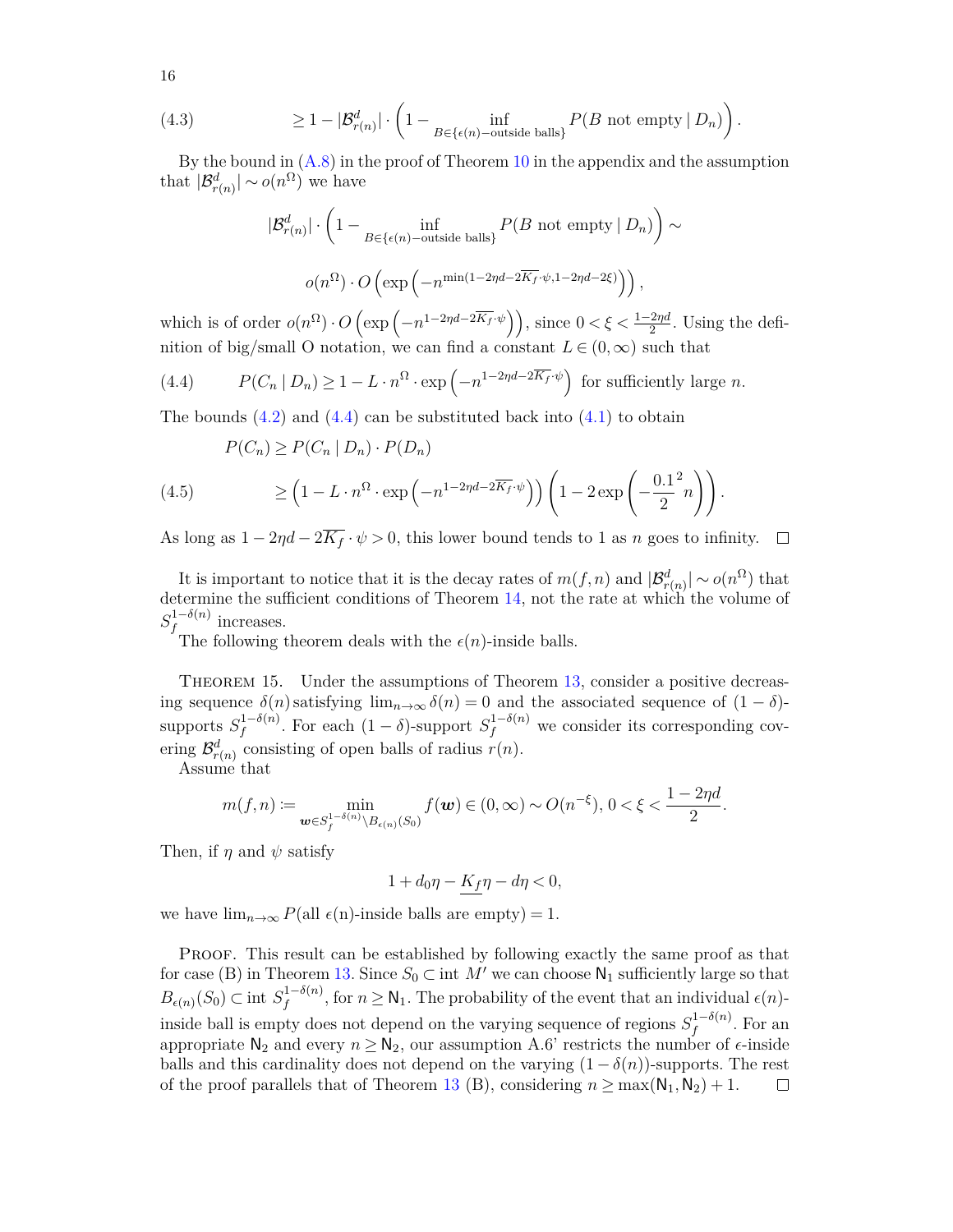

<span id="page-16-2"></span>Figure 4.1*. Density functions with polynomial tails (blue) and exponential tails (orange).*

The existence of a sequence of  $\delta(n)$  values satisfying the above conditions can be verified for densities exhibiting specific tail behaviors on their supports. Two examples of such densities are given in the two examples following Definitions [16](#page-16-0) and [17](#page-16-1) and are depicted in Figure [4.1.](#page-16-2)

<span id="page-16-0"></span>Definition 16. (Polynomial tail) We say that a continuous density *f* supported on R *<sup>d</sup>* has a *polynomial tail* if it has the form

<span id="page-16-3"></span>(4.6) 
$$
f(\boldsymbol{x}) = \begin{cases} f_1(d(\boldsymbol{x}, S_0)) = C_1 \cdot d(\boldsymbol{x}, S_0)^\gamma, & d(\boldsymbol{x}, S_0) < \epsilon_0, \\ f_2(d(\boldsymbol{x}, S_0)) = C_2 \cdot d(\boldsymbol{x}, S_0)^\gamma, & d(\boldsymbol{x}, S_0) \ge \epsilon_0, \end{cases}
$$

for some  $C_1, C_2 \in (0, \infty)$ ,  $\gamma > 0$ , and  $\chi < -d$ . Note that the continuity assumption on the density *f* requires  $C_1 \cdot \epsilon_0^{\gamma} = C_2 \cdot \epsilon_0^{\chi}$  $_{0}^{\chi}$ .

EXAMPLE. Consider a continuous density *f* of the form  $(4.6)$  with  $d = 1, S_0 =$  $\{0\}, \epsilon_0 = 1, \gamma = \frac{1}{3}$  $\frac{1}{3}$ , and  $\chi = -2$ , leading to the density  $f(x) = \begin{cases} \frac{2}{7} \cdot |x|^{1/3}, & |x| < 1, \\ \frac{2}{7} \cdot |x|^{-2}, & |x| > 1. \end{cases}$ 2  $\frac{2}{7} \cdot |x|^{-2}$ ,  $|x| \ge 1$ , This density yields  $\frac{2}{7} \int_{-1}^{1} |x|^{1/3} dx = \frac{3}{7}$  $\frac{3}{7}$ . We can take *n* sufficiently large so that  $\delta(n) < \frac{4}{7}$  $\frac{4}{7}$ . From the definition of  $(1 - \delta(n))$ -support we have  $B(n) > \epsilon_0 = 1$  for  $\delta(n) < \frac{4}{7}$ . The defining equation of  $B(n)$  is  $\int_{-\infty}^{-B(n)} f(x) dx + \int_{B(n)}^{\infty} f(x) dx = 2 \int_{B(n)}^{\infty} f(x) dx = \delta(n)$ . Therefore  $B(n) = \frac{1}{\frac{7}{4}\delta(n)} \sim O(\delta(n)^{-1}).$ 

The maximum of this density function is attained at  $x = \pm 1$  and equals  $M(f) = \frac{2}{7}$ . The maximum of this defined in Theorem [13.](#page-13-0) Then, if we choose sequences  $δ(n)$  ∼  $O(n^{\xi/\chi}) \sim O(n^{-\xi/2})$  and  $\epsilon(n) \sim O(n^{-\psi}) \sim O(n^{-\xi/\gamma}) \sim O(n^{-3\xi})$ , we will ensure that the minimal value  $m(f, n) := \min_{\mathbf{w} \in S_f^{1-\delta(n)} \setminus B_{\epsilon(n)}(S_0)} f(\mathbf{w}) = \min (C_1 \cdot \epsilon(n)^{\gamma}, C_2 \cdot B(n)^{\chi}) =$  $\min\left(\frac{2}{7}\right)$  $\frac{2}{7}\epsilon(n)^{1/3}, \frac{2}{7}B(n)^{-2}$ . We have  $\frac{2}{7}\epsilon(n)^{1/3} \sim O(n^{-\xi})$  and  $\frac{2}{7}B(n)^{-2} \sim O(n^{-\xi})$ , so that  $m(f, n) \sim O(n^{-\xi})$ . Furthermore,  $\delta(n) \sim O(n^{-\xi/2}) \to 0$ . The assumptions on the density function in Theorem [13](#page-13-0) are therefore satisfied.

<span id="page-16-1"></span>Definition 17. (Exponential tail) We say that a continuous density *f* supported on R *<sup>d</sup>* has an *exponential tail* if it has the form

<span id="page-16-4"></span>(4.7) 
$$
f(\boldsymbol{x}) = \begin{cases} f_1(d(\boldsymbol{x}, S_0)) = C_1 \cdot d(\boldsymbol{x}, S_0)^\gamma, & d(\boldsymbol{x}, S_0) < \epsilon_0, \\ f_2(d(\boldsymbol{x}, S_0)) = C_2 \cdot \exp(\beta d(\boldsymbol{x}, S_0)), & d(\boldsymbol{x}, S_0) \ge \epsilon_0, \end{cases}
$$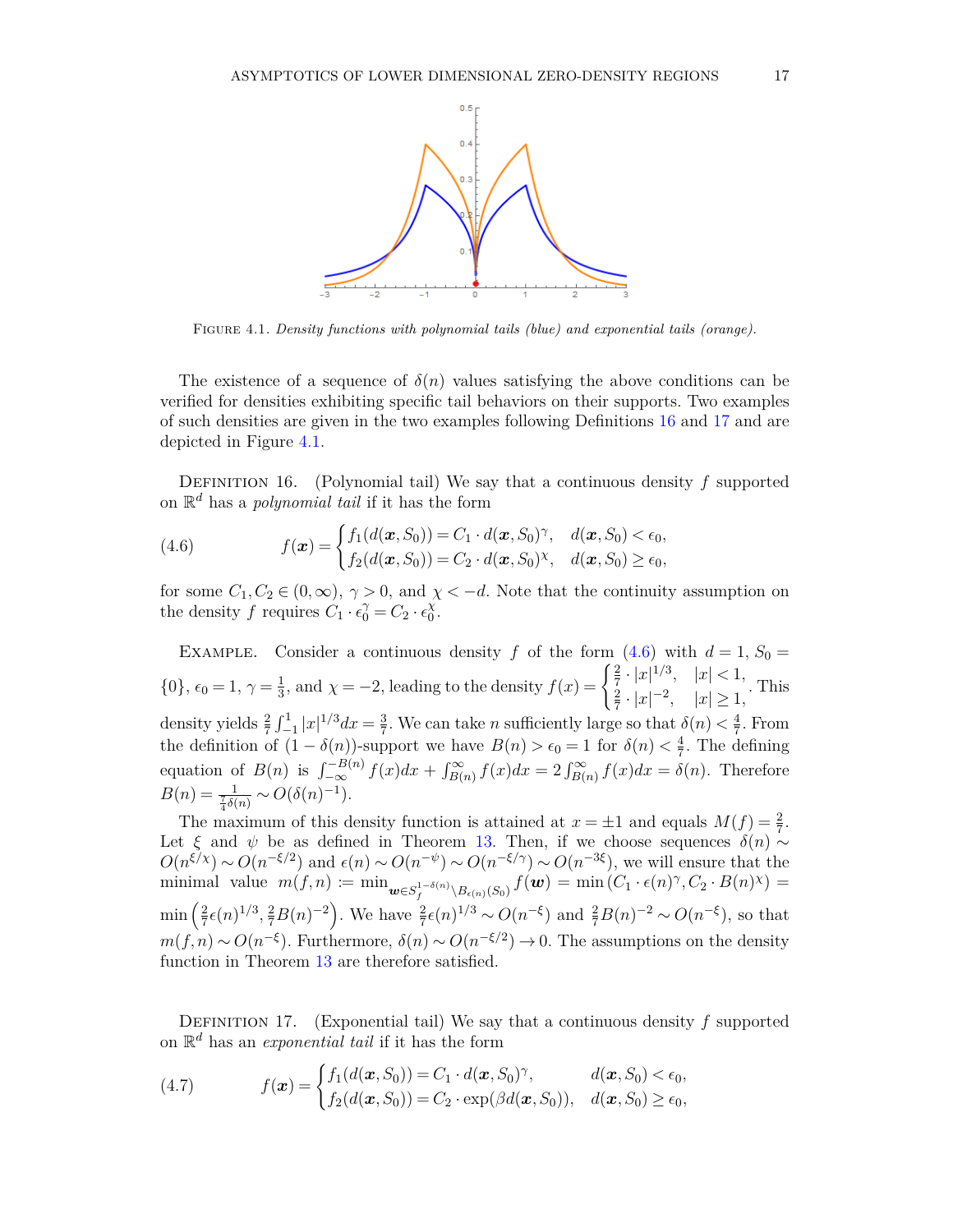for some  $C_1, C_2 \in (0, \infty)$ ,  $0 < \gamma$  and  $\beta < 0$ . Note that the continuity assumption on the density *f* requires  $C_1 \cdot \hat{e_0} = C_2 \cdot \exp(-\beta \epsilon_0)$ .

EXAMPLE. Consider a continuous density *f* of the form  $(4.7)$  with  $d = 1, S_0 =$  $\{0\}, \epsilon_0 = 1, \gamma = \frac{1}{3}$  $\frac{1}{3}$ , and  $\beta = -2$ , leading to the density  $f(x) = \begin{cases} \frac{2}{5} \cdot |x|^{1/3}, & |x| < 1, \\ \frac{2}{5} \cdot e^2 \cdot e^{-2|x|}, & |x| > 1. \end{cases}$ 2  $\frac{2}{5} \cdot e^2 \cdot e^{-2|x|}, \quad |x| \ge 1,$ <br> $\frac{2}{5} \cdot e^2 \cdot e^{-2|x|}, \quad |x| \ge 1,$ This density yields  $\int_{-1}^{1} \frac{2}{5}$  $\frac{2}{5} \cdot |x|^{1/3} dx = \frac{3}{5}$  $\frac{3}{5}$ . We can take *n* sufficiently large so that  $\delta(n) < \frac{2}{5}$  $\frac{2}{5}$ . From the definition of  $(1 - \delta(n))$ -support we have  $B(n) > \epsilon_0 = 1$  for  $\delta(n) < \frac{2}{5}$  $\frac{2}{5}$ . The defining equation of  $B(n)$  is  $\int_{-\infty}^{-B(n)} f(x)dx + \int_{B(n)}^{\infty} f(x)dx = 2 \int_{B(n)}^{\infty} f(x)dx = \delta(n)$ . Therefore  $B(n) = 1 - \frac{1}{2}$  $\frac{1}{2} \log (1 + \frac{5}{2} \delta(n)) \sim O(-\log \delta(n)).$ 

The maximum of this density function is attained at  $x = \pm 1$  and equals  $M(f) = \frac{2}{5}$ . Let  $\xi$  and  $\psi$  be as defined in Theorem [13.](#page-13-0) Then if we choose sequences  $\delta(n) \sim O(n^{\xi/\beta}) \sim$  $O(n^{-\xi/2})$  and  $\epsilon(n) \sim O(n^{-\psi}) \sim O(n^{-\xi/\gamma}) \sim O(n^{-3\xi})$ , we will ensure that the minimal  $\text{value } m(f, n) := \min_{\boldsymbol{w} \in S_f^{1-\delta(n)} \setminus B_{\epsilon(n)}(S_0)} f(\boldsymbol{w}) = \min (C_1 \cdot \epsilon(n)^{\gamma}, C_2 \cdot \exp(\beta B(n)))$  $=\min\left(\frac{2}{5}\right)$  $\frac{2}{5}\epsilon(n)^{1/3}, \frac{2}{5}$  $\frac{2}{5}e^2 \cdot \exp(-2B(n))$ . We have  $\frac{2}{5}\epsilon(n)^{1/3} \sim O(n^{-\xi})$  and  $\frac{2}{5}e^2 \cdot \exp(-2B(n)) \sim$  $O(n^{-\xi})$ , so that  $m(f, n) \sim O(n^{-\xi})$ . Furthermore,  $\delta(n) \sim O(n^{-\xi/2}) \to 0$ . The assumptions on the density function in Theorem [13](#page-13-0) are therefore satisfied.

The essence of the examples above is embodied in the following general result whose proof follows along the path suggested by the examples.

<span id="page-17-0"></span>Proposition 18. *Assume that a continuous density supported on* R *d is of the form [\(4.6\)](#page-16-3)* or *[\(4.7\)](#page-16-4)* with a compact zero-density region  $S_0$ . For fixed  $0 < \eta < \frac{1}{d}$ ,  $0 < \xi < \frac{1-2\eta d}{2}$ *,* we can find a sequence  $\epsilon(n) \sim O(n^{-\psi})$ ,  $0 \lt \psi \leq \eta$ , and a decreasing sequence of  $\delta(n)$ , *with*  $\lim_{n\to\infty} \delta(n) = 0$ *, such that* 

$$
M(f) := \sup_{\mathbf{w} \in \mathbb{R}^d} f(\mathbf{w}) \in (0, \infty),
$$
  

$$
m(f, n) := \min_{\mathbf{w} \in S_f^{1 - \delta(n)} \backslash B_{\epsilon(n)}(S_0)} f(\mathbf{w}) \in (0, \infty) \sim O(n^{-\xi}), 0 < \xi < \frac{1 - 2\eta d}{2}.
$$

**PROOF.** That  $M(f) := \sup_{\mathbf{w} \in \mathbb{R}^d} f(\mathbf{w}) \in (0, \infty)$  is a direct consequence of the assumptions about the form of  $(4.6)$  or  $(4.7)$ .

We want to show that we can construct a decreasing sequence  $\delta(n)$ , with  $\lim_{n\to\infty} \delta(n)$ 0, such that the corresponding  $1 - \delta(n)$  supports  $S_f^{1-\delta(n)}$  $f_f^{(1-\delta(n))} := [-B(n), B(n)]^d$  have minimal values  $m(f, n) \sim O(n^{-\xi})$ . First, we choose the sequences  $B(n)$  and  $\epsilon(n)$ , which jointly determine the desired decay rate of  $m(f, n)$ . Then, if  $B(n)$  is an increasing sequence, by the definition of  $S_f^{1-\delta(n)}$  $f_f^{(1-o(n))}$  as a cube,  $\delta(n)$  is automatically a decreasing sequence.

To determine  $B(n)$ , we use a sandwich argument on the minimal value  $m(f, n)$ attained on  $S_f^{1-\delta(n)}$  $f_f^{(1-o(n)}$ . We will consider two sequences of balls, one where each ball is contained in  $S_f^{1-\delta(n)}$  $f_f^{(1-o(n)}$ , called the sequence of *inner tangential balls*  $\mathcal{B}_*(n)$ , and the other where each ball contains  $S_f^{1-\delta(n)}$  $f_f^{1-\delta(n)}$ , called the sequence of *outer inclusive balls*  $\mathcal{B}^*(n)$ :

(4.8) 
$$
\mathcal{B}_*(n) \coloneqq B_{B(n)}(\mathbf{0}) \equiv \{ \mathbf{x} \in \mathbb{R}^d \mid d(\mathbf{x}, \mathbf{0}) < B(n) \},
$$

(4.9) 
$$
\mathcal{B}^*(n) \coloneqq B_{4\sqrt{d}B(n)}(\mathbf{0}) \equiv \{ \mathbf{x} \in \mathbb{R}^d \mid d(\mathbf{x}, \mathbf{0}) < 4\sqrt{d}B(n) \}.
$$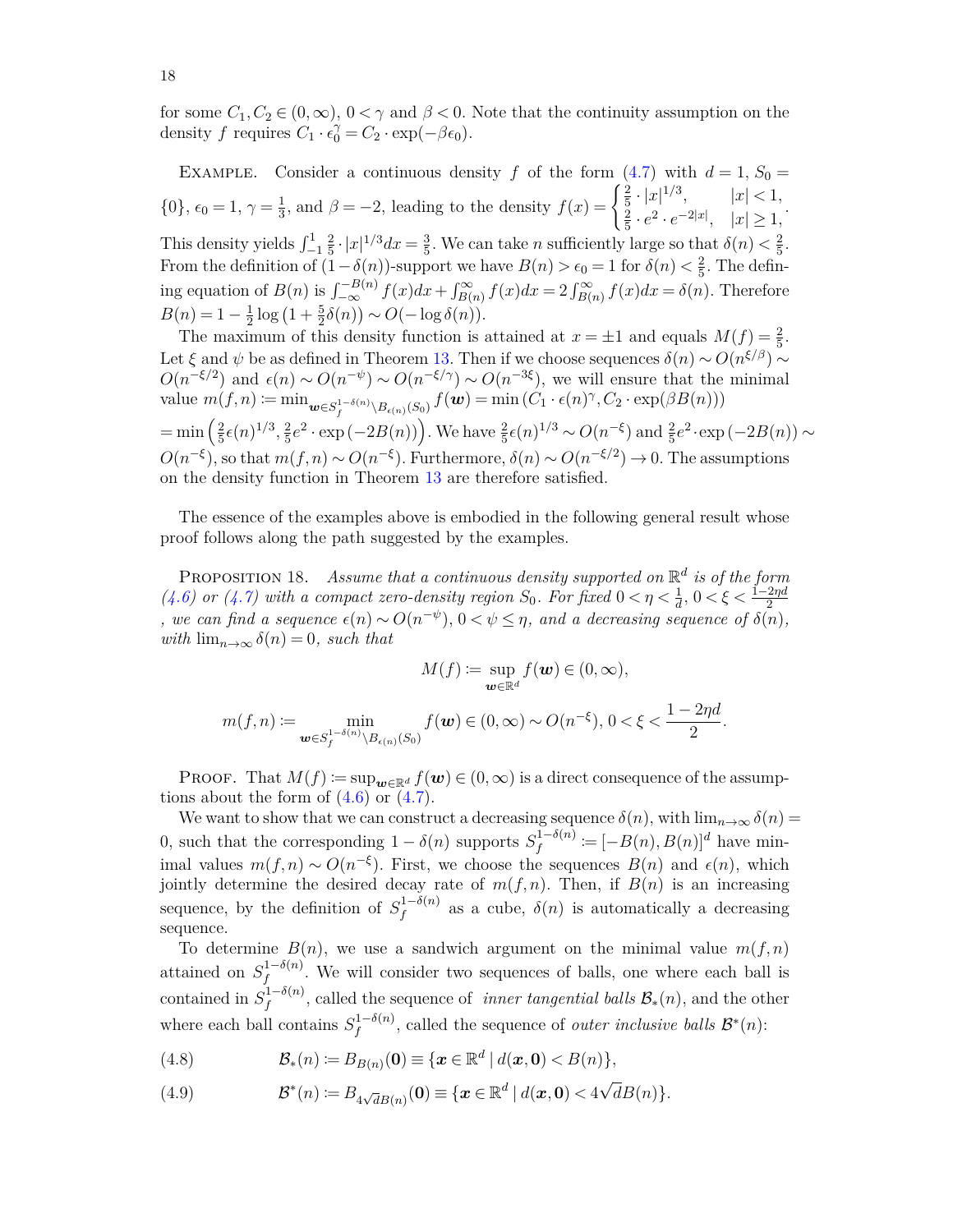Consider the following minimal values of *f* on  $\mathcal{B}_{*}(n)\backslash B_{\epsilon(n)}(S_0)$  and  $\mathcal{B}^{*}(n)\backslash B_{\epsilon(n)}(S_0)$ ,

$$
m_*(f,n) = \inf_{\mathbf{w} \in \mathcal{B}_*(n) \backslash B_{\epsilon(n)}(S_0)} f(\mathbf{w}),
$$
  

$$
m^*(f,n) = \inf_{\mathbf{w} \in \mathcal{B}^*(n) \backslash B_{\epsilon(n)}(S_0)} f(\mathbf{w}).
$$

Since  $\mathcal{B}_*(n) \subset S_f^{1-\delta(n)} \subset \mathcal{B}^*(n)$  by the above construction, we have  $m_*(f, n) \ge m(f, n) \ge$  $m^*(f, n)$ . When *f* is of the form [\(4.6\)](#page-16-3) or [\(4.7\)](#page-16-4), we can choose the sequence  $\epsilon(n)$  $\sqrt{1}$  $\frac{1}{C_1} \cdot n^{-\xi}$ <sup> $1/\gamma_1$ </sup> where  $\gamma_1 \geq \gamma > 0$  such that  $0 < \frac{\xi}{\gamma_1}$  $\frac{\xi}{\gamma_1} \leq \eta$ . We use this choice of  $\epsilon(n)$  to ensure that  $\epsilon(n) \sim O(n^{-\psi}) \sim O(n^{-\frac{\xi}{\gamma_1}})$ , and  $0 < \psi \leq \eta$  hold. Note that  $\epsilon(n)$  is a decreasing sequence by definition.

**(Polynomial tail)** When *f* is of the form  $(4.6)$ , we use the  $\epsilon(n)$  above and choose another sequence  $B(n) = \left(\frac{1}{C}\right)$  $\frac{1}{C_2} \cdot n^{\xi}$  and take *n* sufficiently large so that  $\epsilon(n)$  <  $\frac{1}{4}B(n)$  and  $\epsilon_0 < B(n)$ . Then the minimal values for  $\mathcal{B}_*(n)$  satisfy

$$
m_*(f, n) \le \min(C_1 \cdot \epsilon(n)^{\gamma}, C_2 \cdot (B(n) - \epsilon(n))^{\chi})
$$

$$
\sim O(\min(C_1 \cdot \epsilon(n)^{\gamma}, C_2 \cdot B(n)^{\chi}))
$$

$$
\sim O(\min(C_1 \cdot n^{-\frac{\gamma}{\gamma_1}\xi}, n^{-\xi})).
$$

Since  $\gamma/\gamma_1 \leq 1$  for  $n > 1$  large enough, we have that this asymptotic order of magnitude is determined by the behavior of the second term and  $m_*(f, n) \sim O(n^{-\xi})$ . Similarly, the minimal values for  $\mathcal{B}^*(n)$  satisfy

$$
m^*(f, n) \ge \min\left(C_1 \cdot \epsilon(n)^{\gamma}, C_2 \cdot (4\sqrt{d}B(n) + \epsilon(n))^{\chi}\right)
$$
  
 
$$
\sim O\left(\min\left(C_1 \cdot \epsilon(n)^{\gamma}, C_2 \cdot B(n)^{\chi}\right)\right)
$$
  
 
$$
\sim O(n^{-\xi}).
$$

**(Exponential tail)** When f is of the form  $(4.7)$ , we use the  $\epsilon(n)$  above and choose another sequence  $B(n) = \frac{1}{\beta} \log \left( \frac{1}{C_n} \right)$  $\left(\frac{1}{C_2} \cdot n^{-\xi}\right)$  and take *n* sufficiently large so that  $\epsilon(n)$  <  $\frac{1}{4}B(n)$  and  $\epsilon_0 < B(n)$ . Then the minimal values for  $\mathcal{B}_*(n)$  satisfy

$$
m_*(f, n) \le \min (C_1 \cdot \epsilon(n)^{\gamma}, C_2 \cdot \exp(\beta(B(n) - \epsilon(n))))
$$

$$
\sim O(\min (C_1 \cdot \epsilon(n)^{\gamma}, C_2 \cdot \exp(\beta B(n))))
$$

$$
\sim O\left(\min \left(C_1 \cdot n^{-\frac{\gamma}{\gamma_1} \xi}, n^{-\xi}\right)\right).
$$

Since  $\gamma/\gamma_1 \leq 1$  for  $n > 1$  large enough, we have that this asymptotic order of magnitude is determined by the behavior of the second term and  $m_*(f, n) \sim O(n^{-\xi})$ . Similarly, the minimal values for  $\mathcal{B}^*(n)$  satisfy

$$
m^*(f, n) \ge \min\left(C_1 \cdot \epsilon(n)^{\gamma}, C_2 \cdot \exp(\beta(4\sqrt{d}B(n) + \epsilon(n)))\right)
$$

$$
\sim O\left(\min\left(C_1 \cdot \epsilon(n)^{\gamma}, C_2 \cdot \exp(\beta B(n)))\right)\right)
$$

$$
\sim O(n^{-\xi}).
$$

By a sandwich argument with  $\mathcal{B}_*(n) \subset S_f^{1-\delta(n)} \subset \mathcal{B}^*(n)$  and  $m_*(f,n) \ge m(f,n) \ge$  $m^*(f, n)$ , we know that we can find some  $\frac{1}{4\sqrt{d}} \cdot \left(\frac{1}{C_1}\right)$  $\frac{1}{C_2} \cdot n^{\xi}$   $\left(\frac{1}{C_1}\right)^{-1/\chi} \leq B(n) \leq \left(\frac{1}{C_2}\right)^{\frac{1}{\chi}}$  $\frac{1}{C_2} \cdot n^{\xi}$  $\Big)^{-1/\chi}$  for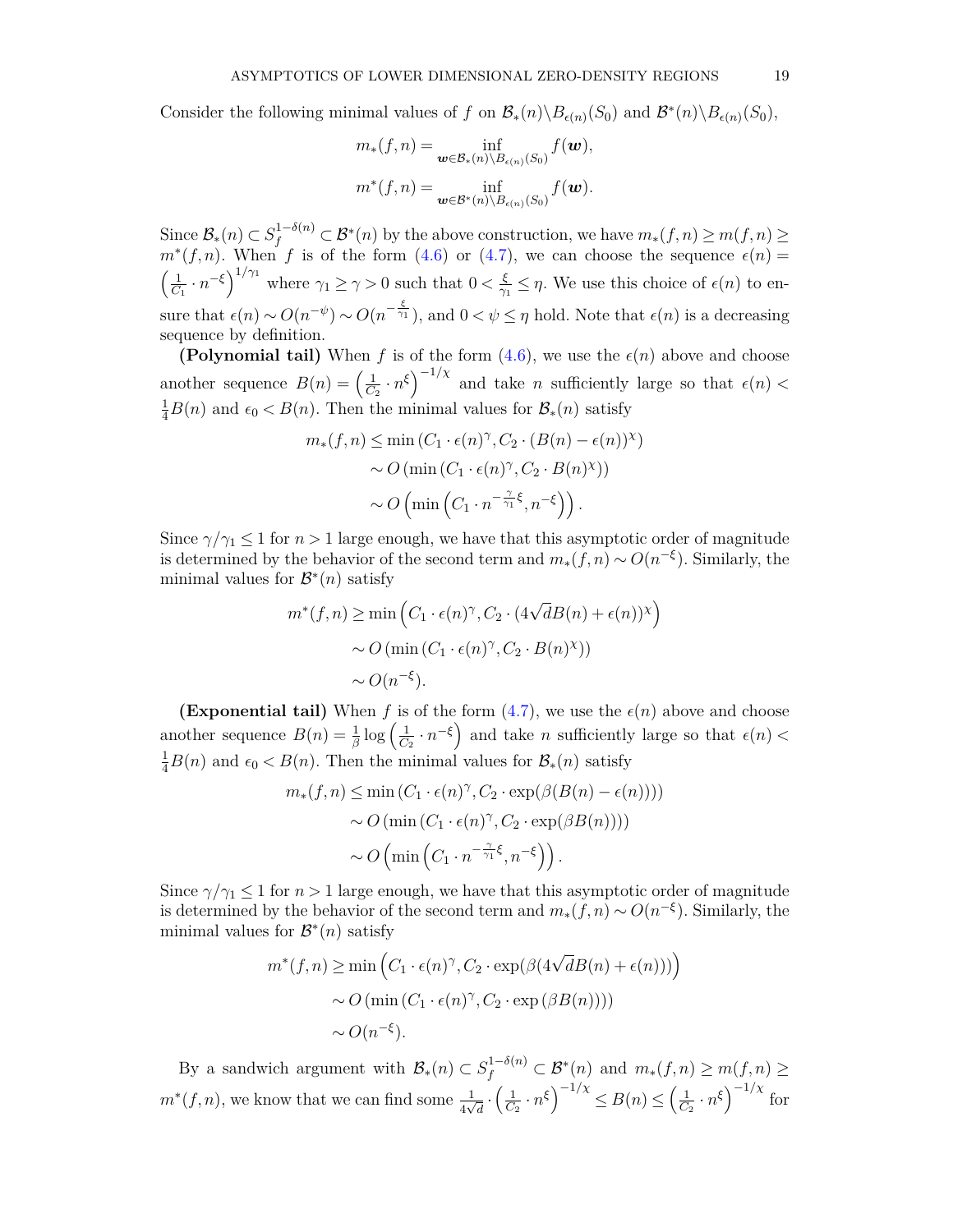$\frac{1}{\beta}\log\left(\frac{1}{C}\right)$  $\left(\frac{1}{C_2} \cdot n^{-\xi}\right) \leq B(n) \leq \frac{1}{\beta}$  $\frac{1}{\beta}\log\left(\frac{1}{C}\right)$  $\frac{1}{C_2} \cdot n^{-\xi}$  for a a density of the form  $(4.6)$  or some  $\frac{1}{4\sqrt{d}} \cdot \frac{1}{\beta}$ density of the form [\(4.7\)](#page-16-4). This choice of an increasing sequence of *B*(*n*) proves our claim that we can find a sequence of  $\delta(n)$ , with  $\lim_{n\to\infty} \delta(n) = 0$ , such that  $M(f) \in (0,\infty)$ and  $m(f, n) \sim O(n^{-\xi}).$  $\Box$ 

COROLLARY 19. *Consider a continuous density supported on*  $\mathbb{R}^d$  *of the form* [\(4.6\)](#page-16-3) *or* [\(4.7\)](#page-16-4). We can find a sequence  $\epsilon(n) \sim O(n^{-\psi})$ ,  $0 < \psi \leq \eta$ , and a decreasing sequence *of*  $\delta(n)$  *values, with*  $\lim_{n\to\infty} \delta(n) = 0$ *, such that the associated sequence of*  $(1 - \delta(n))$  $supports S_f^{1-\delta(n)}$  $f^{1-\delta(n)}$  have corresponding coverings  $\mathcal{B}^d_{r(n)}$  satisfying A.5' and A.6'. Then *(A)* If  $η$  *and*  $ψ$  *satisfy* 

$$
1 - 2\eta d - 2\overline{K_f} \cdot \psi > 0,
$$

*we have*  $\lim_{n\to\infty} P(no \text{ empty } \epsilon(n)$ -outside balls) = 1. *(B) If η and ψ satisfy*

$$
1+d_0\eta-\underline{K_f}\eta-d\eta<0,
$$

*we have*  $\lim_{n\to\infty} P(\text{all } \epsilon(n)$ -inside balls are empty $) = 1$ .

PROOF. By the result in Proposition [18,](#page-17-0) it suffices to consider the grid construction in Lemma [8.](#page-7-3) The cardinality of the resulting coverings  $\mathcal{B}^d_{r(n)}$  of  $S_f^{1-\delta(n)}$  $f_f^{(1-o(n))}$  can be guaran- $\frac{B(n)^d}{r(n)^d}$ . So, for case [\(4.6\)](#page-16-3) we can have  $\left|\mathcal{B}^d_{r(n)}\right| \sim O\left(\left(\frac{1}{C_1}\right)$  $\frac{1}{C_2} \cdot n^{-\xi}$  *d*<sup>/x</sup></sup> ·  $n^{\eta d}$ <br> *C* teed to be  $O\left(\frac{B(n)^d}{r(n)^d}\right)$ and for case [\(4.7\)](#page-16-4) we can have  $\left|\mathcal{B}^d_{r(n)}\right| \sim O\left(\frac{1}{\beta^d} \log^d\left(\frac{1}{C_1}\right)\right)$  $\frac{1}{C_2} \cdot n^{-\xi}$   $\cdot n^{\eta d}$ . In either case,  $\left|\mathcal{B}_{r(n)}^{d}\right|$  is obviously  $o(n^{\Omega})$  for some sufficiently large  $\Omega > 0$ . Therefore all assumptions in Theorems [14](#page-14-2) and [15](#page-15-1) are met.  $\Box$ 

## <span id="page-19-0"></span>**5. Simulations and Connections to Other Areas.**

5.1. *Simulation Studies for the choice of*  $r, \epsilon$ . Our theoretical results establish the rate of decay for the radius  $r(n)$  and the neighborhood width  $\epsilon(n)$ . That is, for any positive constants  $M_r$  and  $M_\epsilon$ ,

$$
r(n) = M_r \cdot O(n^{-\eta}),
$$
  

$$
\epsilon(n) = M_{\epsilon} \cdot O(n^{-\psi}).
$$

(with  $\eta$  and  $\psi$  following the same notation used in Theorem [10\)](#page-10-0) the asymptotic guarantees of filled and empty balls hold. These guarantees allow one to identify lower dimensional zero-density regions in the limit. However, for a fixed sample size, the actual values of  $r(n)$  and  $\epsilon(n)$  matter. This subsection reports simulations investigating choice of the constants  $M_r$  and  $M_\epsilon$ .

We consider the density  $f(\mathbf{x}) \propto d(\mathbf{x}, S_0)^4 \circ \mathbf{1}_{[0,1]^2}$ .

The zero-density region  $S_0 = \{\frac{1}{2}\}$  $\frac{1}{2}$   $\times$  [0.25*,* 0.75] is of strictly lower dimension. For this example,  $m(f, n)$  decays as a polynomial with  $\xi = 4 \cdot \psi$  and  $M(f) < 2$ . The conditions of Theorem [10,](#page-10-0) parts (A) and (B), hold with, for example,  $\eta = 0.21$  and  $\psi = 0.01$  (therefore  $0 < \xi \leq \frac{1-4\eta}{2}$  $\frac{-4\eta}{2}$ ).

In the simulation, random samples of various sizes are generated from the density. A grid of balls with centers on a lattice is used to cover the unit square. The centers of the balls depend on  $M_r$  and  $n$  and follow the rule we described in Proposition [9.](#page-9-0) We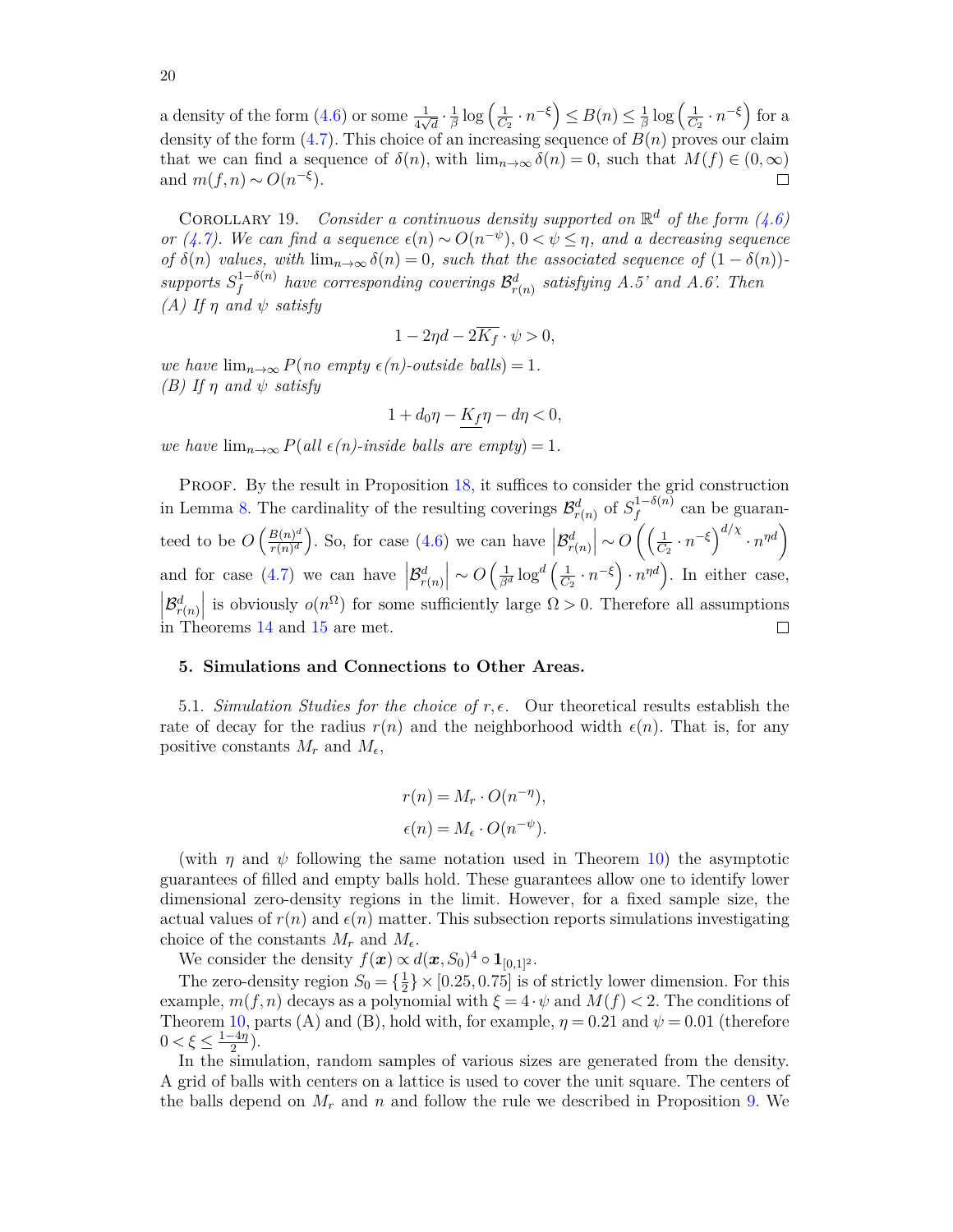

<span id="page-20-0"></span>Figure 5.1*. The percentage of various types of non-empty covering balls under different multipliers*  $M_r$  and  $M_e$  for ball radius  $r(n)$  of the covering and neighborhood width of  $S_0$ ,  $\epsilon(n)$ , for various *sample sizes n.*

note that the fraction of filled balls of a particular kind serves as an empirical estimate of the mean probability that a particular kind of ball is non-empty.

Figure [5.1](#page-20-0) presents the results of the simulation. The color scheme is the same as in Figure [3.2.](#page-6-1) Proceeding down a column, the sample size changes from 100 to 10,000. Tracking the red lines, we see that the percentage of filled  $\epsilon$ -inside balls tends to 0 as *n* increases. The orange lines represent the  $\epsilon$ -neighboring balls. The percentage of these that are filled does not always tend to 0. The green lines represent the  $\epsilon$ -outside balls. Here, the fraction filled increases toward the eventual limit of 1.

As we step across rows of the figure, the value of  $M_{\epsilon}$  increases from 0.05 to 0.40. Within a plot, the value of  $M_r$  increases from 0.05 to 0.40. As  $r(n)$  increases, the balls are larger and a greater fraction are filled, as evidenced by the lines within each plot. As  $M_{\epsilon}$  increases, balls in the covering are moved from  $\epsilon$ -outside to  $\epsilon$ -neighboring to  $\epsilon$ -inside. The changing values of  $\epsilon(n)$  and  $r(n)$  shuffle the group membership of the balls and change the resulting fractions. In general, the larger values of  $M_r$  that we have investigated lead to greater separation of the red and green lines–hence greater differentiation between  $\epsilon$ -inside and  $\epsilon$ -outside balls. Larger values of  $M_{\epsilon}$  have a similar, though weaker effect.

The simulation also provides a caution. The plots toward the bottom of the figure show much greater separation between the red and green lines. This separation (near 0, near 1) is needed in order to reliably detect a zero-density region. For this density, the larger sample sizes prove much more effective than do the smaller sample sizes.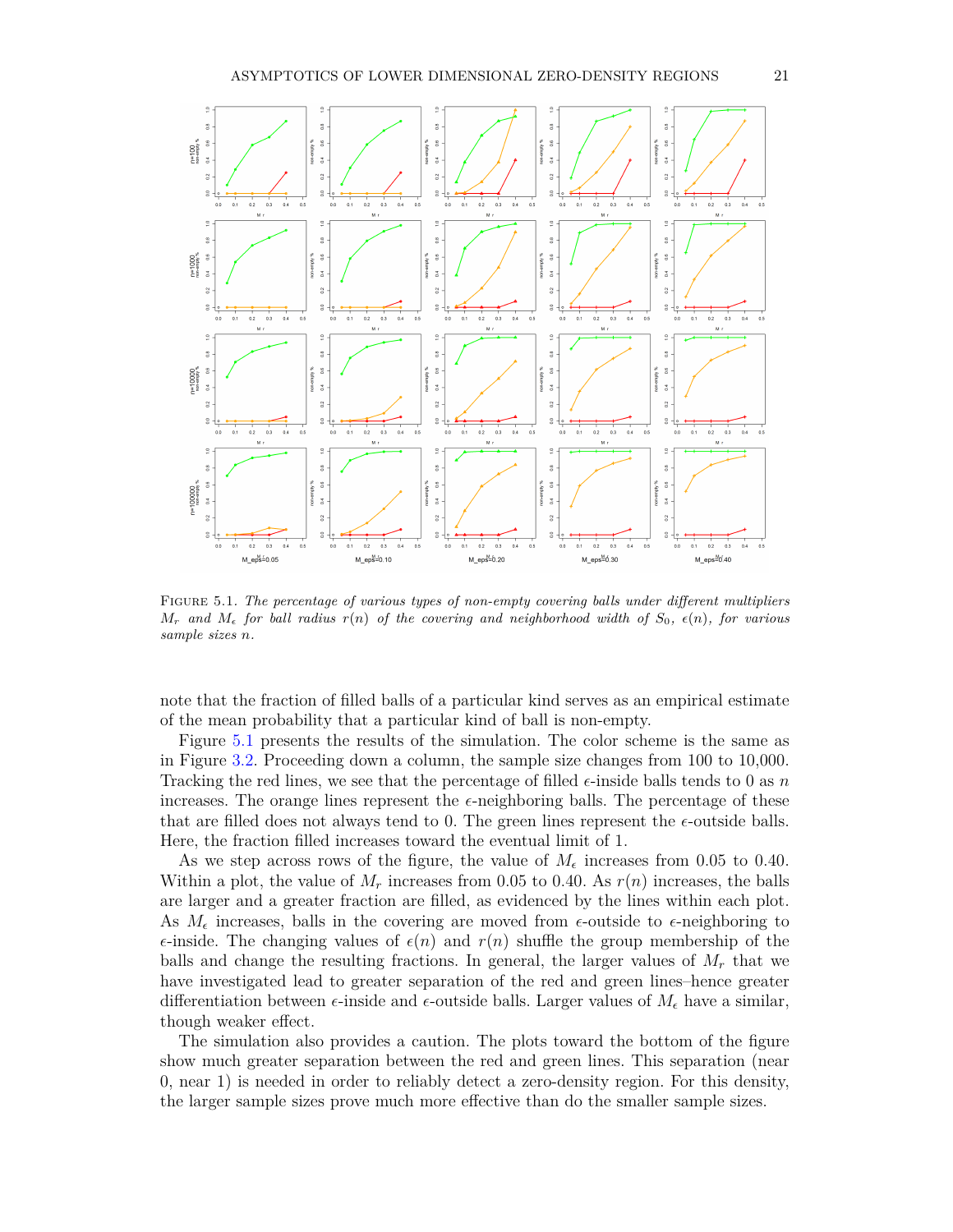The simulation results suggest an interesting possibility—the use of multiple coverings with balls of different sizes. Doing so could allow one to examine the set of  $M_r$ ,  $M_\epsilon$ pairs that suggest the presence of a zero-density region. In practice, when *n* is finite, the choice of multipliers  $M_r$  and  $M_\epsilon$  impacts the results.

5.2. *Connections to Existing Research.* Our object of interest in this paper is the inverse image of  $\{0\}$  under the continuous density function f. In the existing literature, Cuevas [\[6\]](#page-27-12) and Rigollet and Vert [\[21\]](#page-27-13) study the related concept of the *λ-level set for density f*. That is, the set  $S_\lambda := \{x \in \mathbb{R}^d \mid f(x) > \lambda\}, \lambda > 0$ . The special case where  $\lambda = 0$  is studied in Devroye and Wise [\[7\]](#page-27-14). The difference between the regions is that  $S_{\lambda}$  is the inverse image of an open set that contains positive mass if non-empty while  $S_0 := \{ \mathbf{x} \in \mathbb{R}^d \mid f(\mathbf{x}) = 0 \}$  is the inverse image of a closed set and and contains no mass. To the best of our knowledge, regions like  $S_0$  have not previously been studied.

In the level set estimation literature, there are two major approaches to the problem of estimating level sets. Suppose we are interested in estimating the level sets of density *f* (corresponding to a probability measure *F*). One approach is to construct plug-in  $\text{estimators } \hat{S}_{\lambda} \coloneqq \left\{ \boldsymbol{x} \in \mathbb{R}^d \mid \hat{f}(\boldsymbol{x}) > \lambda \right\}$  for a level set, based on a kernel density estimator  $\hat{f}$  computed from the data and appropriate choices of the bandwidth parameters for the kernel [\[21,](#page-27-13) [17,](#page-27-15) [22\]](#page-27-16).

The other approach is based on the empirical excess-mass functional. The (empirical) excess-mass functional  $E(\lambda) := F(S_{\lambda}) - \lambda \text{Leb}(S_{\lambda})$  measures how the "excess probability mass" of the probability measure *F* distributes over the region  $S_\lambda$  when compared to Lebesgue measure [\[11\]](#page-27-17). If we substitute the set  $S_\lambda$  with a set estimator  $\hat{S}_\lambda$  for the  $\lambda$ level set  $S_\lambda$ , we can similarly consider the functional  $H(\lambda) \coloneqq F(\hat{S}_\lambda) - \lambda \text{Leb}(\hat{S}_\lambda)$ , which can be used to evaluates the estimator  $\hat{S}_{\lambda}$ . The functional *H* is maximized over a class of sets to obtain the level set estimator  $\hat{S}_{\lambda}$  [\[20,](#page-27-18) [24\]](#page-27-19), to obtain level set estimators  $\hat{S}_{\lambda}$ . The consistency and asymptotic behavior of both approaches has been derived under regularity assumptions.

In this paper, we study the lower dimensional object that arises as the inverse image of density function *f* of a single point set. When we restrict our concern to the manifold  $supp(f)$  and the inverse of the density function  $f^{-1}$  is sufficiently smooth,  $f^{-1}(\lbrace a \rbrace), f^{-1}(\lbrace b \rbrace)$  encode the boundary of the manifold defined by the inverse image  $f^{-1}((a, b))$ , as a sub-manifold of *supp*(*f*). When  $a = \lambda$  and  $b = \infty$ , this inverse image defines  $\lambda$ -level sets. The object  $S_0 = f^{-1}(\{0\})$  is the boundary of such a particular example where  $a = 0$  and  $b = \infty$ .

Our method detects this specific kind of lower dimensional topological feature that could arises as a manifold boundary. We construct a sequence of covering families to detect  $S_0$  and we derive a set of sufficient conditions that ensure consistent detection. As is to be expected, when more sample points are available, our covering scheme locates the zero-density region  $S_0$  more accurately. In applied scenarios where the boundaries arise as zero-density regions of certain density functions, our method could help in detection [\[15\]](#page-27-20).

The main results in this paper also exhibit the relation between topological features that arise as  $S_0$ , and its dimensionality. In Adler, Bobrowski and Weinberger  $[1]$  and Owada and Adler [\[18\]](#page-27-22), the authors observe that higher dimensional topological features are generally smaller in scale. As shown by the sufficient conditions in Theorem [10](#page-10-0) and [13,](#page-13-0) when the dimension *d*<sup>0</sup> of *S*<sup>0</sup> is higher, we need to specify a faster decay rate for radii  $r(n)$  of the covering sequence in order to meet the sufficient conditions. This interplay between the dimension of the support, the dimension of the zero-density region  $S_0$  and the sufficient growth rates supports Adler, Bobrowski and Weinberger [\[1\]](#page-27-21)'s observation from a different angle.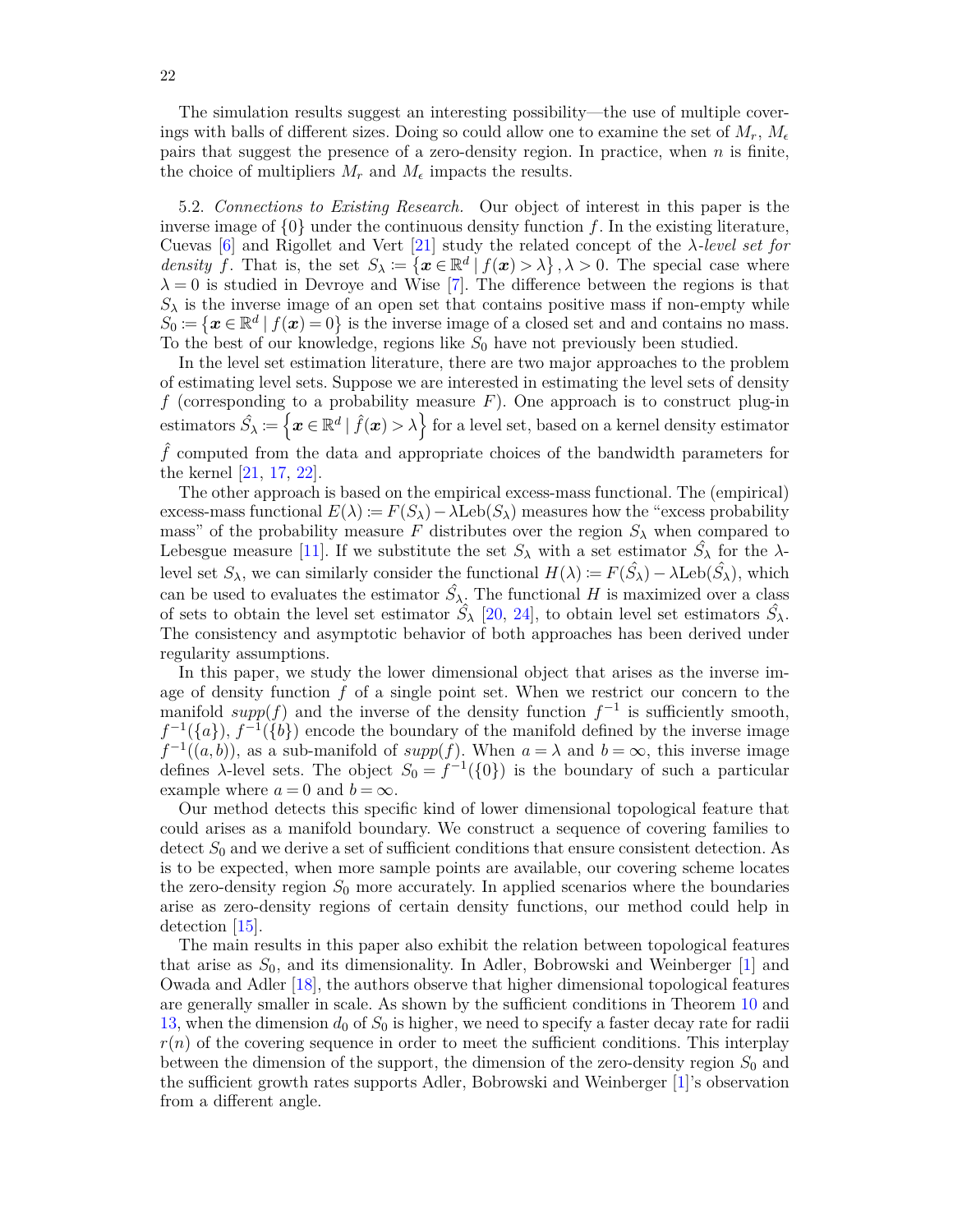<span id="page-22-0"></span>**6. Conclusions.** In this paper, we consider the question of detection of  $S_0 =$  $f^{-1}(\{0\})$  lying in the support *M* of a continuous density *f* when  $S_0$  has Minkowski dimension strictly lower than the dimension of the data, *d*. This type of topological feature is difficult to identify and has not been studied before. The main contribution in this paper is to provided a novel approach, based on a sequence of coverings tied to growing sample sizes, to study a specific kind of lower dimensional object  $S_0$  in the support of a density function. This approach works under both compact and non-compact support and its construction has geometric intuition. Being of lower dimension,  $S_0$  is a delicate object. It is in the closure of  $M\setminus S_0$  and, in a sense, disappears when one looks at it at too coarse a resolution.

Our strategy is to construct a sequence of covering balls (e.g., Lemma [8\)](#page-7-3) and shrink their radius as the sample size *n* goes to infinity. We derive a set of sufficient conditions, using the local behavior of *f*, captured by  $\overline{K_f}$  and  $K_f$ , that ensure that a particular covering scheme leads to probability one consistency results in Theorem [10](#page-10-0) (compact support) and Theorem [13](#page-13-0) (non-compact support). This set of theorems in Section [3](#page-3-0) and [4](#page-11-0) can be generalized to the case where  $S_0$  has multiple disconnected components. As the sample size *n* tends to  $\infty$ , a shrinking  $\epsilon$ -neighborhood of  $S_0$  can be identified by empty covering balls asymptotically with probability one while the rest of *M* will be covered by non-empty balls.

Our result provides a range of asymptotic schemes for the radius of covering balls under which the lower dimensional topological feature can be detected. We provide experimental evidence to support our claim in Section [5.](#page-19-0) Our approach supports the insight that different dimensional topological features occur at different scales. The novelty of our result is the role of the ambient dimension of the data in addition to the local behavior of *f* near *S*0.

Our approach and results focus on the connection between i.i.d. samples and the near-topological features of the support of the density from which they are drawn. As future work, it is of great interest to generalize the results to dependent draws from the density, with the eventual goal of understanding how probabilistic dependence in the sample can be useful in the construction of complexes based on sub-samples (e.g. witness complexes) used in TDA [\[16\]](#page-27-23).

## APPENDIX A: PROOF OF MAIN THEOREM

The Theorem [10](#page-10-0) is established by providing a bound on the probability mass of a covering ball  $B_r(x)$ , counting the number of each type of covering ball under consideration and taking a limit as the sample size  $n \to \infty$ . A sequence of upper bounds is needed for  $\epsilon$ -inside balls and a sequence of lower bounds is needed for  $\epsilon$ -outside balls.

In the statement of the theorem, we assume that the sequence

$$
r(n) \sim O(n^{-\eta}), 0 < \eta < \frac{1}{d},
$$
  

$$
\epsilon(n) \sim O(n^{-\psi}), \psi \leq \eta,
$$
  
and 
$$
2r(n) \leq \epsilon(n) < 1.
$$

To establish the bounds on the probability on the probability mass  $P(B_r(x)) =$  $\int_{B_r(\boldsymbol{x})} f(\boldsymbol{w}) d\boldsymbol{w}$  of a ball  $B_r(\boldsymbol{x})$ , it suffices to consider the volume of the ball and a bound on the density function over the ball. The volume for a *d*-dimensional ball of radius *r* is

<span id="page-22-1"></span>(A.1) 
$$
V_d(r) = \frac{\pi^{\frac{d}{2}}}{\Gamma(\frac{d}{2}+1)} r^d,
$$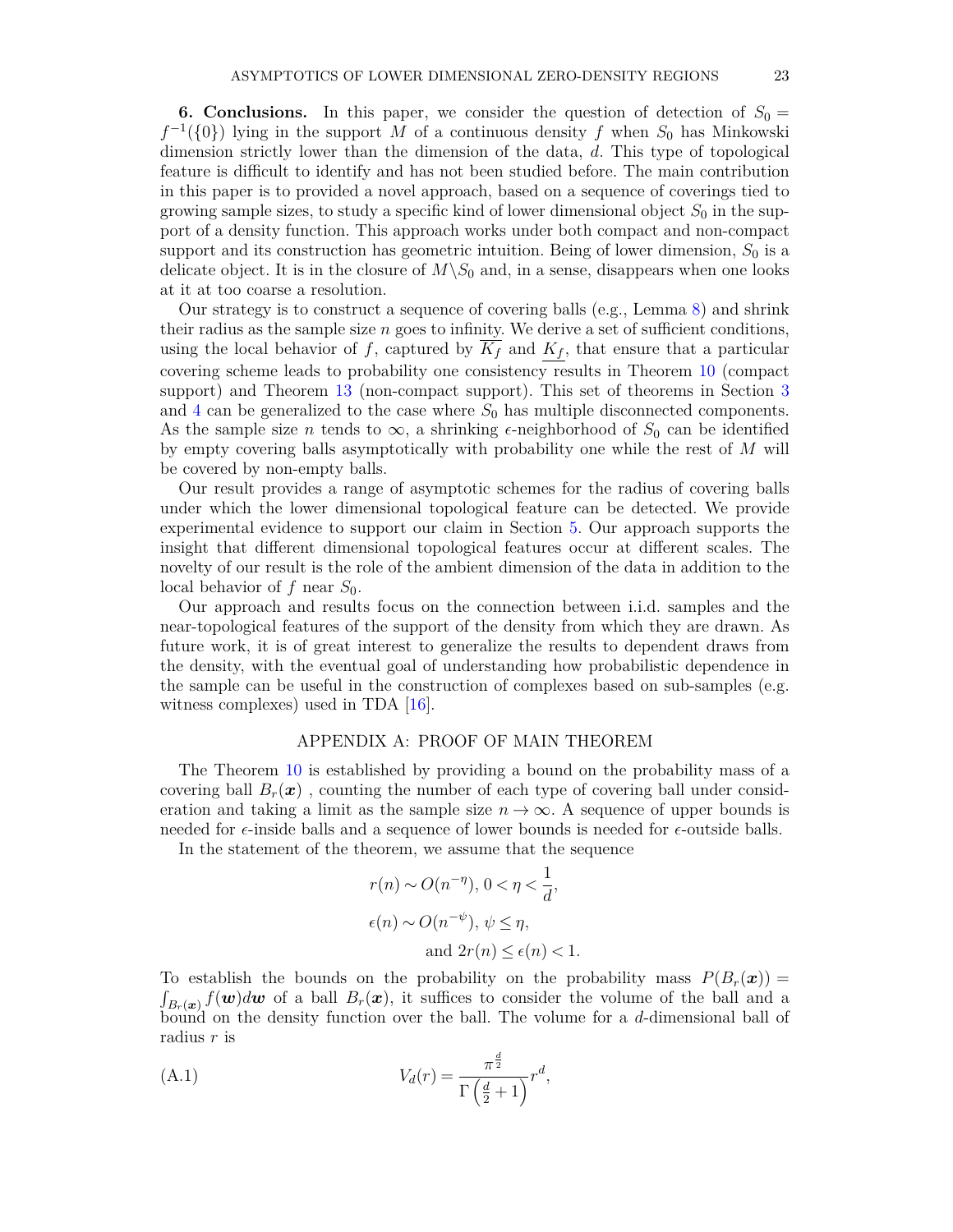which for our sequence of radii  $r(n)$  is  $V_d(r(n)) \sim O(n^{-d\eta})$ . Recall from the definitions of  $\epsilon$ -inside and  $\epsilon$ -outside covering balls:

 $\epsilon$ *-inside balls* are those balls  $B_r(\mathbf{x})$  such that  $\mathbf{x} \in B_{\epsilon}(S_0)$  and  $B_r(\mathbf{x}) \cap S_0 \neq \emptyset$ .  $\epsilon$ -*outside balls* are those balls  $B_r(\boldsymbol{x})$  such that  $\boldsymbol{x} \notin B_{\epsilon}(S_0)$ .

Outside  $B_{\epsilon(n)}(S_0)$  the density is bounded below by  $m(f, n) \sim O(n^{-\xi})$ . Inside  $B_{\epsilon(n)}(S_0)$  the density is bounded below by the inequality in the [Assumption A.4:](#page-7-4)

<span id="page-23-3"></span>(A.2) 
$$
L_f \cdot d(\boldsymbol{x}, S_0)^{\overline{K_f}(\epsilon(n))} \leq f(\boldsymbol{x}) \leq U_f \cdot d(\boldsymbol{x}, S_0)^{\underline{K_f}(\epsilon(n))}.
$$

• *Upper bound for an*  $\epsilon(n)$ -inside covering ball.

Since the  $\epsilon(n)$ -inside ball intersects *S*<sub>0</sub>, i.e.  $B_{r(n)}(x) \cap S_0 \neq \emptyset$ , we know that any point  $y \in B_{r(n)}(x)$  will be at most  $2r(n) \leq \epsilon(n)$  away from the zero-density region  $S_0$ . The probability mass contained in an  $\epsilon(n)$ -inside covering ball  $B_{r(n)}(x)$  is bounded from above by

(A.3) 
$$
P(B_{r(n)}(\boldsymbol{x})) \leq U_f \cdot V_d(r(n)) \cdot (2r(n))^{\underline{K_f}(\epsilon(n))}
$$

There are two types of  $\epsilon(n)$ -outside balls: those that are entirely contained in  $M = [0, 1]^d$  and those that are only partially contained in *M*. Probability mass  $P(B_{r(n)}(\boldsymbol{x})) = \int_{B_{r(n)}(\boldsymbol{x})} f(\boldsymbol{w}) d\boldsymbol{w}$  is bounded from below by volume of the ball times the minimum of the density  $f(x)$  in the ball.

• Lower bound for an  $\epsilon(n)$ -outside covering ball that lies within M. From the assumption on density *f*,

$$
m(f, n) := \min_{\mathbf{w} \in M \setminus B_{\epsilon}(S_0)} f(\mathbf{w}) \in (0, \infty) \sim O(n^{-\xi}), \, 0 < \xi < \frac{1 - 2\eta d}{2}.
$$

The probability mass contained in the  $\epsilon(n)$ -outside covering ball is bounded from below by

<span id="page-23-1"></span>(A.4) 
$$
P(B_{r(n)}(\boldsymbol{x})) \geq V_d(r(n)) \cdot \min \left[L_f \cdot (\epsilon(n) - r(n))^{\overline{K_f}(\epsilon(n))}, m(f, n)\right].
$$

• Lower bound for an  $\epsilon(n)$ -outside covering ball that does not lie entirely within M. [Assumption A.5](#page-7-4) states that the center of the covering ball  $B_{r(n)}(x)$  is in M. We know that the volume of such an  $\epsilon(n)$ -outside ball  $B_{r(n)}(x)$  will be at least  $(\frac{1}{2})$  $(\frac{1}{2})^d$  times the volume  $V_d(r(n))$  of a full *d*-dimensional ball. With the same  $m(f, n) > 0$  we have

<span id="page-23-2"></span>(A.5) 
$$
P(B_{r(n)}(\boldsymbol{x})) \geq \left(\frac{1}{2}\right)^d V_d(r(n)) \cdot \min\left[L_f \cdot (\epsilon(n) - r(n))^{\overline{K_f}(\epsilon(n))}, m(f, n)\right]
$$

This lower bound also holds for  $\epsilon(n)$ -outside balls that are entirely contained in M.

In the following discussion, we use the notation  $p_{B_{r(n)}(x)} := P(B_{r(n)}(x))$  to emphasize that we use it as a parameter.

**Part (A) (Outside balls).** Consider regular families of covering balls  $\mathcal{B}^d_{r(n)}$  of  $supp(f)$  and a sequence of  $\epsilon(n)$ -neighborhoods of the zero-density region  $S_0$  where  $\dim S_0 < d$ . The Hoeffding concentration inequality for  $X \sim Binom(n, p)$  can be written for arbitrary  $\gamma > 0$ ,

<span id="page-23-0"></span>(A.6) 
$$
P\left\{(p-\gamma)n\leq X\leq (p+\gamma)n\right\}\geq 1-2\exp\left(-2\gamma^2n\right).
$$

The inequality ensures that the number of observations falling into a single ball  $B_{r(n)}(x)$ will be close to its expectation. In a single ball, the number  $N_{B_{r(n)}(x)}$  of observations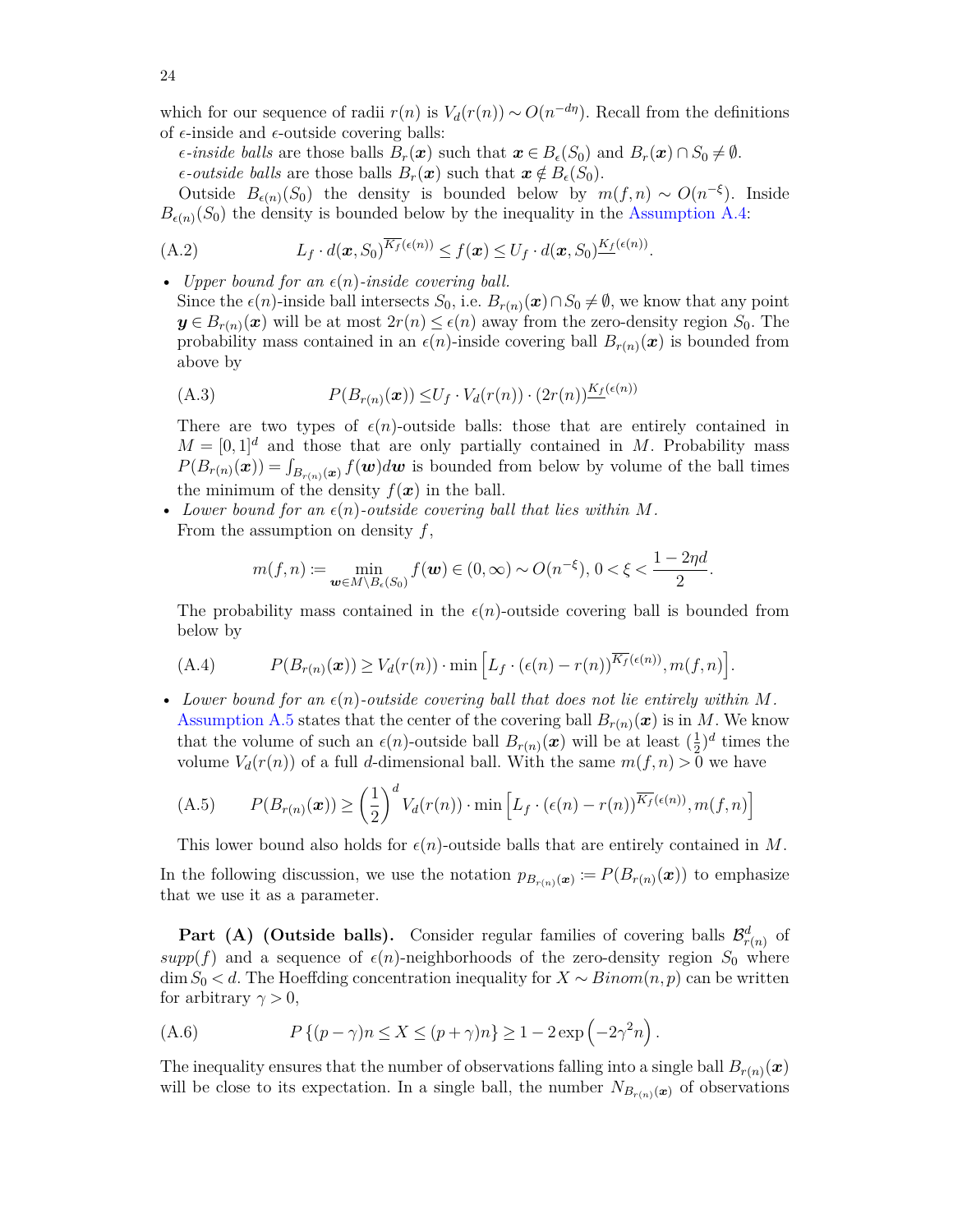falling in the *d*-dimensional ball of radius  $r(n)$ , is distributed as a binomial distribution *Binom* $(n, p_{B_{r(n)}(x)})$ . Also,

$$
P(B_{r(n)}(\boldsymbol{x}) \text{ not empty}) = P(N_{B_{r(n)}(\boldsymbol{x})} \ge 1).
$$

By assumption on the range of  $\eta$ , the lower bounds  $(A.4)$ ,  $(A.5)$  under the different situations are determined by the factor  $r(n)^d$ . But note that  $r(n)^d \sim O(n^{-d\eta})$  with  $-d\eta > -1$  as assumed. We can choose  $\mathsf{N}(x) \in \mathbb{N}$  large enough such that  $\mathsf{N}(x) \cdot p_{B_{r(n)}}(x) \geq$ 1, ensuring  $n \cdot p_{B_{r(n)}}(\mathbf{x}) \ge 1$  when  $n \ge N(\mathbf{x})$ . We take  $N(\mathbf{x}) = \frac{1}{p_{B_{r(n)}}(\mathbf{x})}$  and observe that  $N(x) \sim O(n^{d\eta})$  with  $d\eta < 1$ , rendering such a choice of  $n \geq N(x)$  possible. Assume in the arguments below that  $n \geq N(x)$ .

For an  $\epsilon(n)$ -outside ball  $B_{r(n)}(x)$ , we can rewrite the probability using  $(A.6)$  with  $X = N_{B_{r(n)}(\mathbf{x})}, p = p_{B_{r(n)}(\mathbf{x})}$  and  $\gamma = \frac{p_{B_{r(n)}(\mathbf{x})}}{2}$  $\frac{(n)^{(\omega)}}{2},$ 

<span id="page-24-2"></span>
$$
P(B_{r(n)}(\boldsymbol{x}) \text{ not empty}) \ge P\left(\left|N_{B_{r(n)}(\boldsymbol{x})} - np_{B_{r(n)}(\boldsymbol{x})}\right| < n \cdot \frac{p_{B_{r(n)}(\boldsymbol{x})}}{2}\right)
$$
\n
$$
\ge \left[1 - 2\exp\left(-\frac{1}{2}p_{B_{r(n)}(\boldsymbol{x})}^2 \cdot n\right)\right].
$$

From the discussion of the probability mass contained in each type of covering ball above, if  $B_{r(n)}(x)$  is an  $\epsilon(n)$ -outside covering ball, then from formulas [\(A.4\)](#page-23-1) and [\(A.5\)](#page-23-2) we have

<span id="page-24-0"></span>
$$
(\mathrm{A.8})
$$

$$
P(B_{r(n)}(\boldsymbol{x}) \text{ not empty}) \geq \left[1 - 2\exp\left(-\frac{1}{2}\left[V_d(r(n)) \cdot \min\left[L_f \cdot (\epsilon(n) - r(n))^{\overline{K_f}(\epsilon(n))}, m(f, n)\right]\right]^2 \cdot n\right)\right]
$$
  
If  $\min\left[L_f \cdot (\epsilon(n) - r(n))^{\overline{K_f}(\epsilon(n))}, m(f, n)\right] = m(f, n)$  then  

$$
P(B_{r(n)}(\boldsymbol{x}) \text{ not empty}) \geq \left[1 - 2\exp\left(-\frac{1}{2}\left[V_d(r(n)) \cdot m(f, n)\right]^2 \cdot n\right)\right]
$$
  
If  $\min\left[L_f \cdot (\epsilon(n) - r(n))^{\overline{K_f}(\epsilon(n))}, m(f, n)\right] = L_f \cdot (\epsilon(n) - r(n))^{\overline{K_f}(\epsilon(n))}$  then  

$$
P(B_{r(n)}(\boldsymbol{x}) \text{ not empty}) \geq \left[1 - 2\exp\left(-\frac{1}{2}\left[V_d(r(n)) \cdot L_f \cdot (\epsilon(n) - r(n))^{\overline{K_f}(\epsilon(n))}\right]^2 \cdot n\right)\right]
$$
  
Consider the right hand side of (A.8), taking  $n \to \infty$ . If it holds that

<span id="page-24-1"></span>(A.9) 
$$
1 - 2\eta d - 2\xi > 0 \text{ and } 1 - 2\eta d - 2\overline{K_f} \cdot \psi > 0
$$

then the limit  $\lim_{n\to\infty} P(B_{r(n)}(x))$  not empty) is 1. For the first inequality, it is simply  $\xi < \frac{1-2\eta d}{2} \leq \frac{1}{2}$  $\frac{1}{2}$  (the second equality holds iff  $d = 0$ ) as we assumed in the statement of the theorem so it suffices to consider the second inequality.

We want to let  $n > \frac{1}{p_{B_r(n)}(x)}$  for all  $x \in M \setminus B_\epsilon(S_0)$ . But  $\frac{1}{p_{B_r(n)}(x)}$  reaches its maxi $m$  mum when  $p_{B_{r(n)}(\boldsymbol{x})}$  attains its minimum  $m(n, f) := \min_{\boldsymbol{w} \in M \setminus B_{\epsilon}(S_0)} f(\boldsymbol{w})$ , i.e.  $\frac{1}{p_{B_{r(n)}(\boldsymbol{x})}} \leq$  $\frac{1}{V^d(r(n)) \cdot m(n,f)} \sim O(n^{\eta d + \xi})$ . As long as  $\eta d + \xi < 1$ , which is guaranteed by [\(A.9\)](#page-24-1), we can ensure that *n* is greater than the maximum value  $\max_{\mathbf{w}\in M\setminus B_{\epsilon(n)}(S_0)}\frac{1}{p_{B_{\epsilon(n)}}}$  $\frac{1}{p_{B_{r(n)}(w)}}$ . Therefore, such an *n* is greater than all such quantities  $\frac{1}{p_{B_{r(n)}(x)}}, \forall x \in M \setminus B_{\epsilon(n)}(S_0)$  and so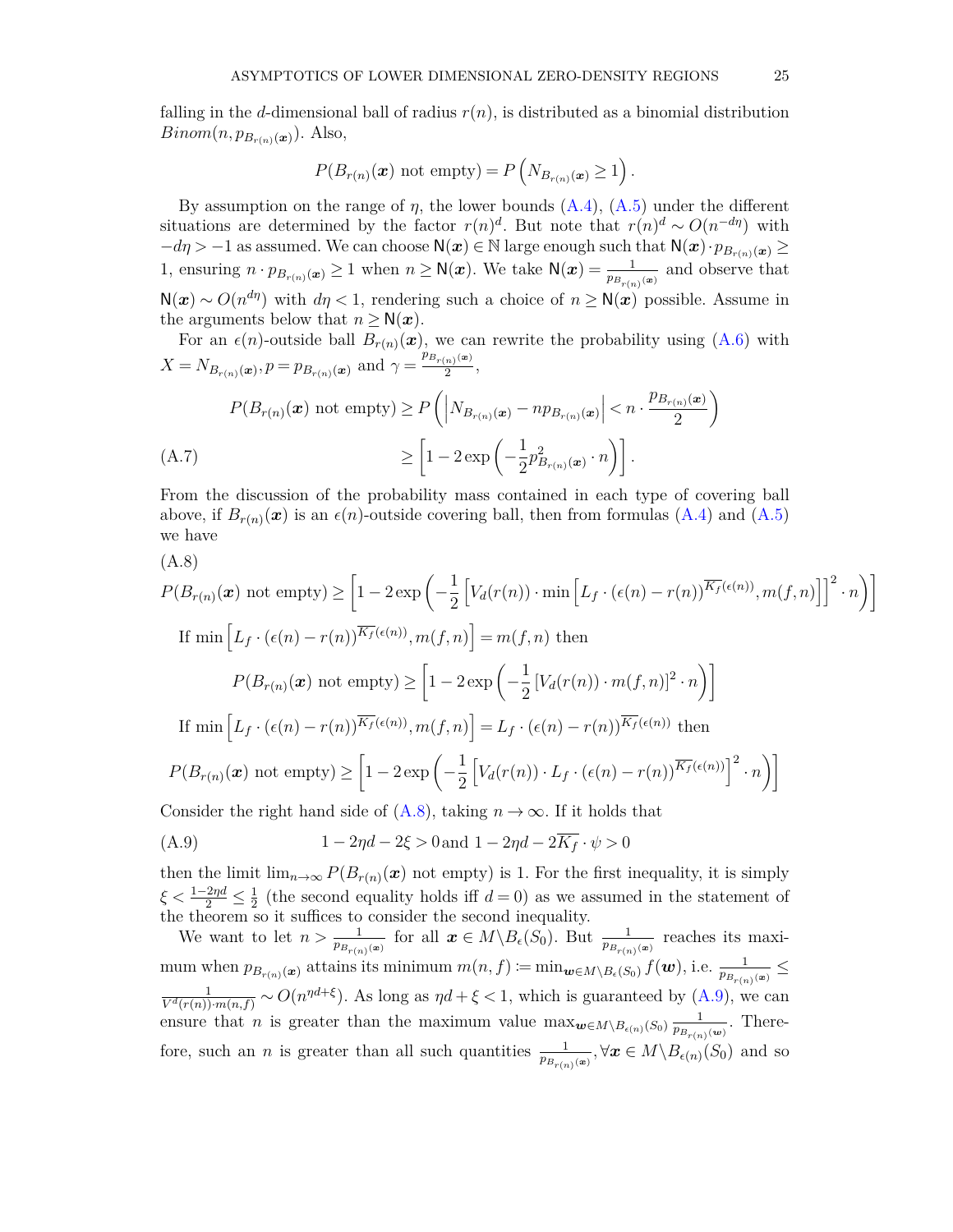$n \cdot p_{B_{r(n)}(x)} \geq 1$  holds simultaneously for all  $x \in M \setminus B_{\epsilon(n)}(S_0)$ .

 $P(\text{no empty } \epsilon(n)$ -outside balls) =  $P(\bigcap_{B \in {\{\epsilon(n)-\text{outside balls}\}}} \{B \text{ not empty}\})$  $= 1 - P(\bigcup_{B \in \{\epsilon(n)-\text{outside balls}\}} \{B \text{ empty}\})$  $\geq 1 - \sum$ *B*∈{ $\epsilon$ (*n*)−outside balls} *P*(*B* empty)  $\geq 1 - \left| \mathcal{B}^{d}_{r(n)} \right| \cdot \sup_{B \in \{\epsilon(n)-\text{outside balls}\}}$  $\geq 1 - |\mathcal{B}_{r(n)}^d|$  sup  $P(B \text{ empty})$ 

By the equation  $(A.7)$  and the subsequent bound  $(A.8)$  we obtain that

$$
P(\text{no empty } \epsilon(n)\text{-outside balls}) \ge 1 - |\mathcal{B}_{r(n)}^d| \cdot \left(1 - \inf_{B \in \{\epsilon(n)\text{-outside balls}\}} P(B \text{ not empty})\right)
$$
  
(A.11) 
$$
\ge 1 - (L_1 \cdot n^{d\eta}) \cdot \left(L_2 \cdot \exp\left(-n^{1-2\eta d - 2\overline{K_f} \cdot \psi}\right)\right)
$$

for sufficiently large *n*. The constants  $L_1, L_2 \in (0, \infty)$  exist by the definition of the big O notation for sufficiently large *n*. The last expression follows from  $|\mathcal{B}_{r(n)}^d| \sim O(n^{d\eta})$  and [\(A.8\)](#page-24-0). It is dominated by the second term in the product. Therefore, if  $1 - 2\eta d - 2\overline{K_f}$ .  $\psi > 0$  then

$$
\lim_{n \to \infty} P(\text{no empty } \epsilon(n)\text{-outside balls}) = 1.
$$

**Part (B) (Inside balls).** We observe that the event "all  $B_{\epsilon(n)}(S_0)$ -inside balls are empty" can be regarded as all observations falling into the other two types of covering balls. Note that, as stated in the theorem, we only ensure that  $\epsilon(n)$ -inside covering balls are empty but not every  $\epsilon(n)$ -outside ball contains at least one observations under the assumptions in part (B). We investigate the upper bound on the probability mass in each of these covering balls.

Since the observations are i.i.d. we have, using the notation that  $p_{\cup_{B \in {\{\epsilon(n) - \text{inside balls}\}}}B}$  :=  $P(\cup_{B \in {\{\epsilon(n) - \text{inside balls}\}}}B)$ ,

 $P(\text{all } \epsilon(n)$ -inside balls are empty) =  $\left(1 - p_{\cup_{B \in {\{\epsilon(n) - \text{inside balls}\}}}B}\right)^n$ 

since covering balls may overlap,

(A.12) 
$$
\geq \left(1 - \sum_{B \in \{\epsilon(n) - \text{inside balls}\}} p_B\right)^n
$$

from the upper bound above.

[Assumption 3](#page-7-4) asserts that the limit  $K_f = \lim_{\epsilon \to 0^+} K_f(\epsilon)$  exists and that we can choose a bound  $K_U \geq \lim_{\epsilon \to 0^+} \underline{K_f}(\epsilon)$  uniformly. By the bounds [\(A.2\)](#page-23-3) for  $\epsilon(n)$ -inside covering balls, there is a positive constant  $D_{f,d} := U_f \cdot \frac{\pi^{\frac{d}{2}}}{\Gamma(\frac{d}{2}+1)} \cdot 2^{K_U} \ge U_f \cdot \frac{\pi^{\frac{d}{2}}}{\Gamma(\frac{d}{2}+1)}$ .  $2^{\underline{K_f}(\epsilon(n))}$  depending only on density *f* and the dimension *d*. The factor  $\frac{\pi^{\frac{d}{2}}}{\Gamma(\frac{d}{2}+1)}$  comes from the multiplier of the volume of a *d*-dimensional ball  $(A.1)$ . We denote by  $\mathcal{B}_{r(n)}^{d_0}$  the sub-collection of covering balls from  $\mathcal{B}^d_{r(n)}$  that intersect  $S_0$ .

<span id="page-25-0"></span>
$$
P(\text{all } \epsilon(n)\text{-inside balls are empty}) \ge \left(1 - |\mathcal{B}_{r(n)}^{d_0}| \cdot \left[U_f \cdot V_d(r(n)) \cdot (2r(n)) \frac{K_f(\epsilon(n))}{\epsilon}\right]\right)^n
$$
  
(A.13) 
$$
\ge \left(1 - H_{\epsilon}(n) \cdot \left[D_{f,d} \cdot (r(n)) \frac{K_f(\epsilon(n)) + d}{\epsilon}\right]\right)^n
$$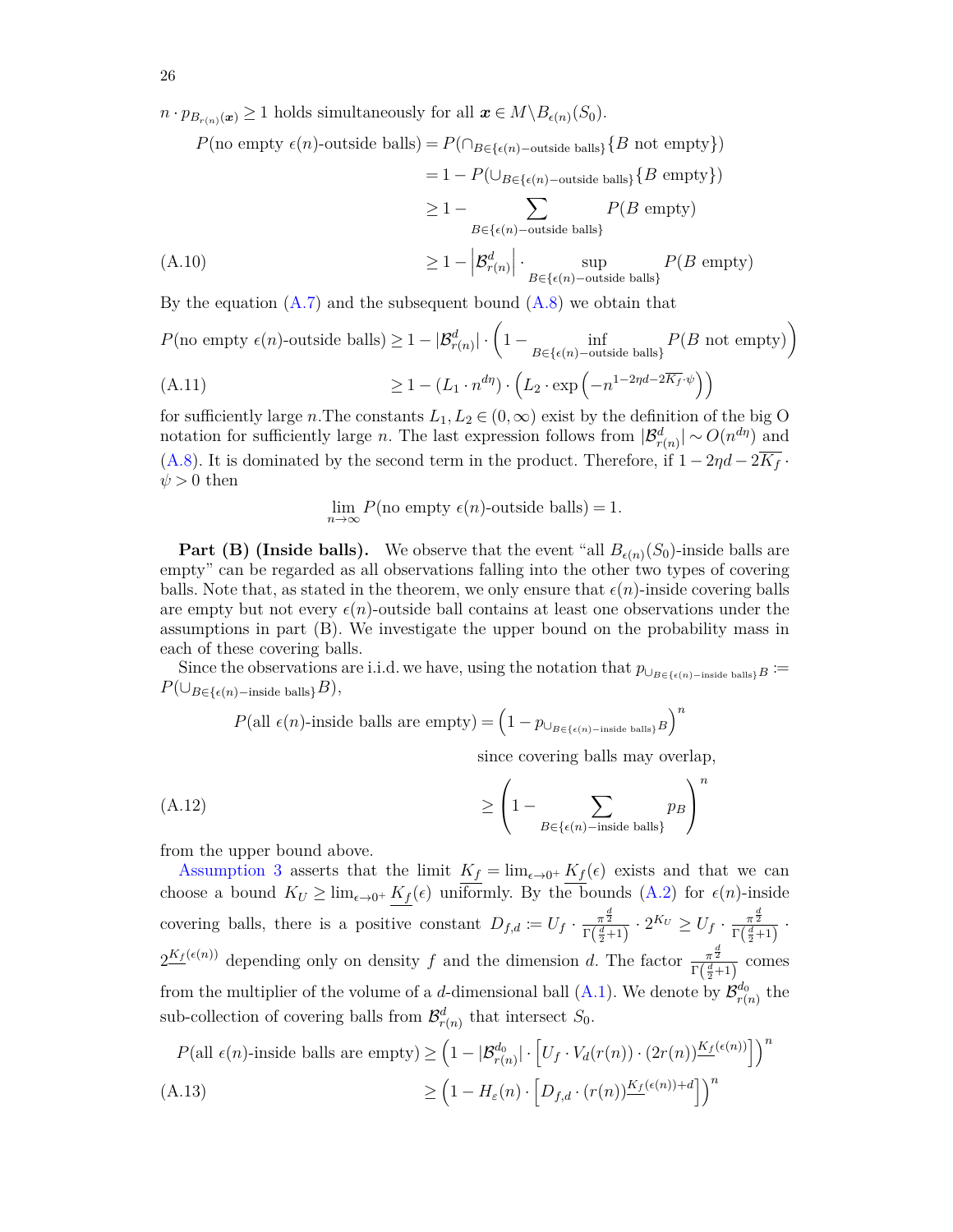Due to the [Assumption A.6](#page-7-5), the collection of covering balls  $\mathcal{B}^{d_0}_{r(n)}$  that intersect  $S_0$ satisfy  $|\mathcal{B}_{r(n)}^{d_0}| \leq H_{\varepsilon}(n) \sim O(n^{d_0 \eta(1+\varepsilon)})$  for any  $\varepsilon > 0$ . On one hand, by the assumption for part (B), we have

$$
(A.14) \t\t 1 + d_0 \eta - K_f \eta - d\eta < 0
$$

<span id="page-26-0"></span>and so we can find  $1 > \varepsilon > 0$  small enough such that,

$$
(A.15) \t\t 1 + d_0 \eta (1 + \varepsilon) - K_f \eta - d\eta < 0
$$

We need a simple but nontrivial lemma known as the Bernoulli inequality to proceed.

LEMMA. *(Bernoulli inequality)* If  $1 + x > 0$ , then  $(1 + x)^n \ge 1 + nx$  for  $\forall n \in \mathbb{N}$ .

**PROOF.** Let us prove the lemma by induction. For  $n = 0, 1$  this trivially holds as an equality. Assume that the inequality  $(1 + x)^n \ge 1 + nx$  holds for every  $n \le k \in \mathbb{N}$  and proceed by induction for  $n = k + 1$ .

$$
(1+x)^n = (1+x) \cdot (1+x)^{n-1} = (1+x) \cdot (1+x)^k
$$

since  $n - 1 = k \leq k$  by the inductive hypothesis,

$$
\geq (1+x) \cdot (1+ kx)
$$

due to the fact that  $(1 + x) > 0$  does not flip the inequality,

$$
= 1 + kx + x + kx2 = 1 + (k + 1) \cdot x + kx2
$$

$$
\geq 1 + (k+1) \cdot x,
$$

since  $kx^2 \geq 0$ , which completes the induction.

Let  $x = H_{\varepsilon}(n) \cdot \left[ D_{f,d} \cdot (r(n)) \frac{K_f(\varepsilon(n)) + d}{\varepsilon} \right] \sim O(n^{d_0 \eta(1+\varepsilon)}) \cdot \left[ D_{f,d} \cdot (r(n)) \frac{K_f(\varepsilon(n)) + d}{\varepsilon} \right],$ which is of order  $O(n^{d_0\eta(1+\varepsilon)-K_f\cdot\eta-d\eta})$  as  $n\to\infty$ . We emphasize again that  $\varepsilon>0$  is an auxiliary quantity which we first define in [Assumption 5.](#page-7-5) The  $\epsilon = \epsilon(n)$  is the quantity in Theorem [10](#page-10-0) that defines the neighborhood size of *S*0. These two are different quantities. Under the assumption

(A.16) 
$$
1 + d_0 \eta (1 + \varepsilon) - \underline{K_f} \eta - d\eta < 0 \Leftrightarrow d_0 \eta (1 + \varepsilon) - \underline{K_f} \eta - d\eta < -1,
$$

we can take *n* sufficiently large, say  $n \geq N_1$ , to ensure  $d_0\eta(1+\varepsilon) - K_f\eta - d\eta < -1$  and therefore  $1 + x > 0$ . Then we can apply the Bernoulli inequality to the right hand side of [\(A.13\)](#page-25-0) and we have the following lines, with  $H_{\varepsilon}(n) \sim O(n^{d_0 \eta(1+\varepsilon)})$  and (A.13), as  $n \to \infty$ :

$$
P(\text{all } \epsilon(n)\text{-inside balls are empty}) \ge \left(1 - (L_3 \cdot n^{d_0 \eta(1+\varepsilon)}) \cdot \left[D_{f,d} \cdot (r(n))\frac{K_f + d}{m}\right]\right)^n
$$
  

$$
\ge \left(1 - n \cdot (L_3 \cdot n^{d_0 \eta(1+\varepsilon)}) \cdot \left[D_{f,d} \cdot (r(n))\frac{K_f + d}{m}\right]\right)
$$
  

$$
\ge \left(1 - L_{f,d} \cdot (n^{1 + d_0 \eta(1+\varepsilon)} - \frac{K_f}{m} - d\eta)\right)
$$

for sufficiently large *n*. The constant  $L_3 \in (0, \infty)$  exists by the definition of the big O notation for sufficiently large *n*. If we take the limit  $n \geq N_1, n \to \infty$  on both sides of the inequality we know that the quantity  $(1 - L_{f,d} \cdot (n^{1+d_0\eta(1+\varepsilon) - K_f\eta - d\eta}))$  converges to 1 from [\(A.15\)](#page-26-0). therefore if  $1 + d_0\eta - K_f\eta - d\eta < 0$  then

$$
\lim_{n \to \infty} P(\text{all } \epsilon(n)
$$
-inside balls are empty) = 1.

 $\Box$